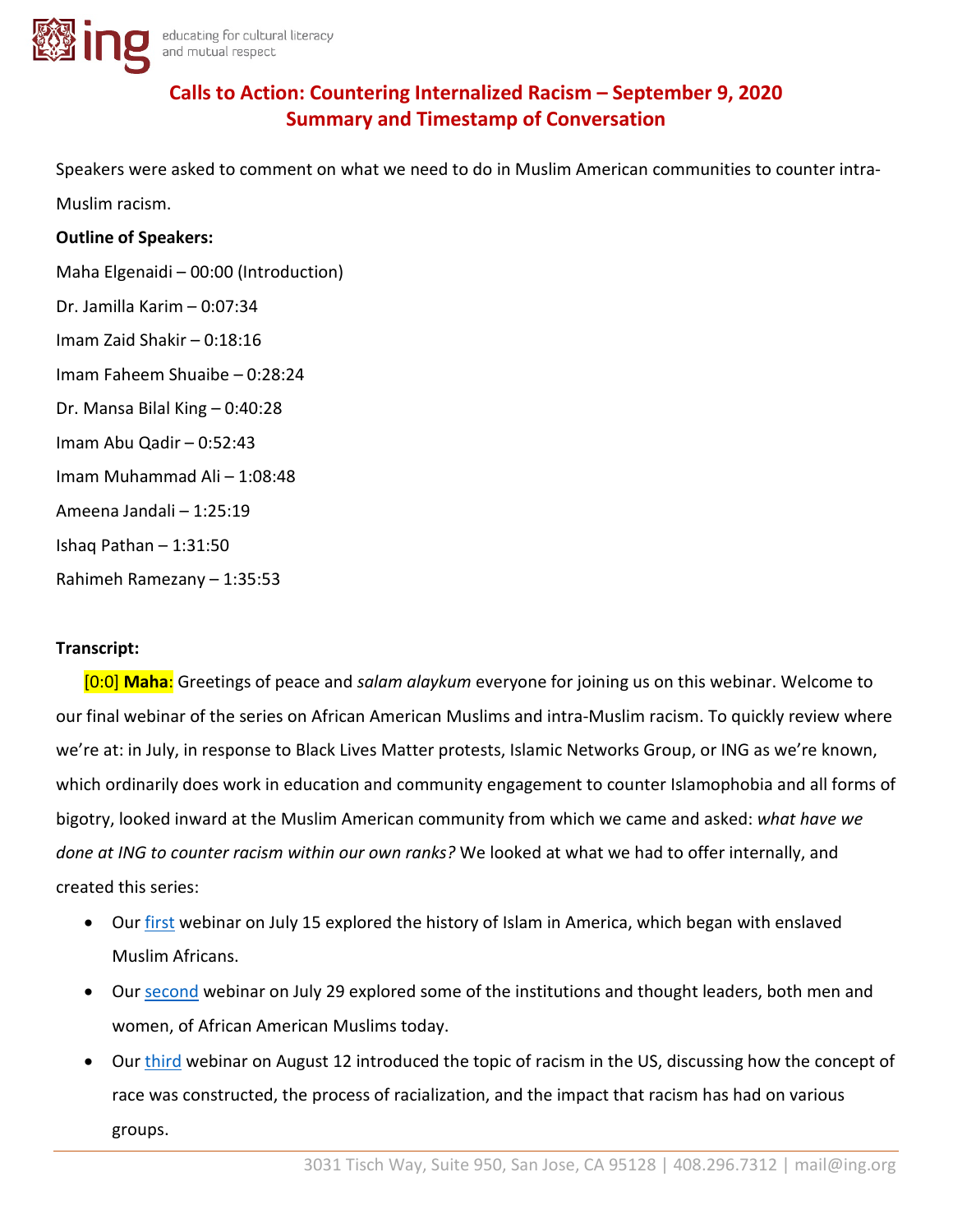

- Our [fourth](https://www.facebook.com/279890513018/videos/620361975337256) webinar on August 26 addressed intra-Muslim racism, based on a [blog post](https://ing.org/muslim-american-community-problem-intra-muslim-racism/) I wrote that presented questions Muslim American communities need to ask themselves to determine whether they have a problem with racism against African American Muslims.
- And today, our [last](https://www.facebook.com/279890513018/videos/740259540149835) webinar will address what people can do to begin the process of addressing their own internalized anti-Black racism.

**Racism is defined as prejudice, discrimination, or antagonism directed against a person or people on the basis of their membership in a particular racial or ethnic group, typically one that is a minority or marginalized, such as Black Americans in the United States.** It's important to recognize that actions that disadvantage people because of their skin color are racist, whether intentionally so or not. Now I know that this is a very sensitive topic, because the vast majority of people, when asked whether they're racists or not, will insist *they are not*. I was one of them. Several years ago, I was accused of being a racist by a young, progressive Arab leader after I criticized a prominent Black speaker for his style of speaking that I felt was out of place in what I considered an academic setting. My immediate reaction to the charge of racism was very typical. I denied it vociferously and felt deeply angry with this Arab woman making the charge, and then proceeded to contact all my Black friends to get them to tell me that I wasn't a racist. And they obliged, because they're nice people. And then I went about proving to myself that I wasn't a racist by overcompensating in my interactions with Black Americans. The charge of being a racist deeply impacted me, especially because I do anti-Islamophobia work. But it wasn't until I read *White Fragility* by Robin DiAngelo that I understood what this Arab woman was saying to me. I was wrong in my criticism of the Black leader's style of speaking, and the woman who criticized me was absolutely right. I think everyone should read *White Fragility,* including Arab and South Asian Muslims.

However, just a few months ago, when, even after I had read several books and attended workshops on anti-racism, a Black leader described his experience of my racist attitudes at a meeting he had attended with me about 25 years ago; how do you think I reacted? I didn't react well. And it wasn't until I talked with the young people on staff at ING that I realized that, again, my reaction was all wrong and that I should have listened to and considered what the person was saying. I later apologized publicly to that person.

**And so, brothers and sisters, anti-racism work is a work in progress.** And we must be humble about that. I don't think one ever arrives at being completely non-racist, let alone anti-racist. What's important is our willingness to address racism in ourselves, and our organization if we lead one, as I do at ING. You have to have the right intentions and put in the sincere effort and time to learn how to be a non-racist and an antiracist and basically be humble and open-minded when your racism is pointed out to you. Not an easy thing to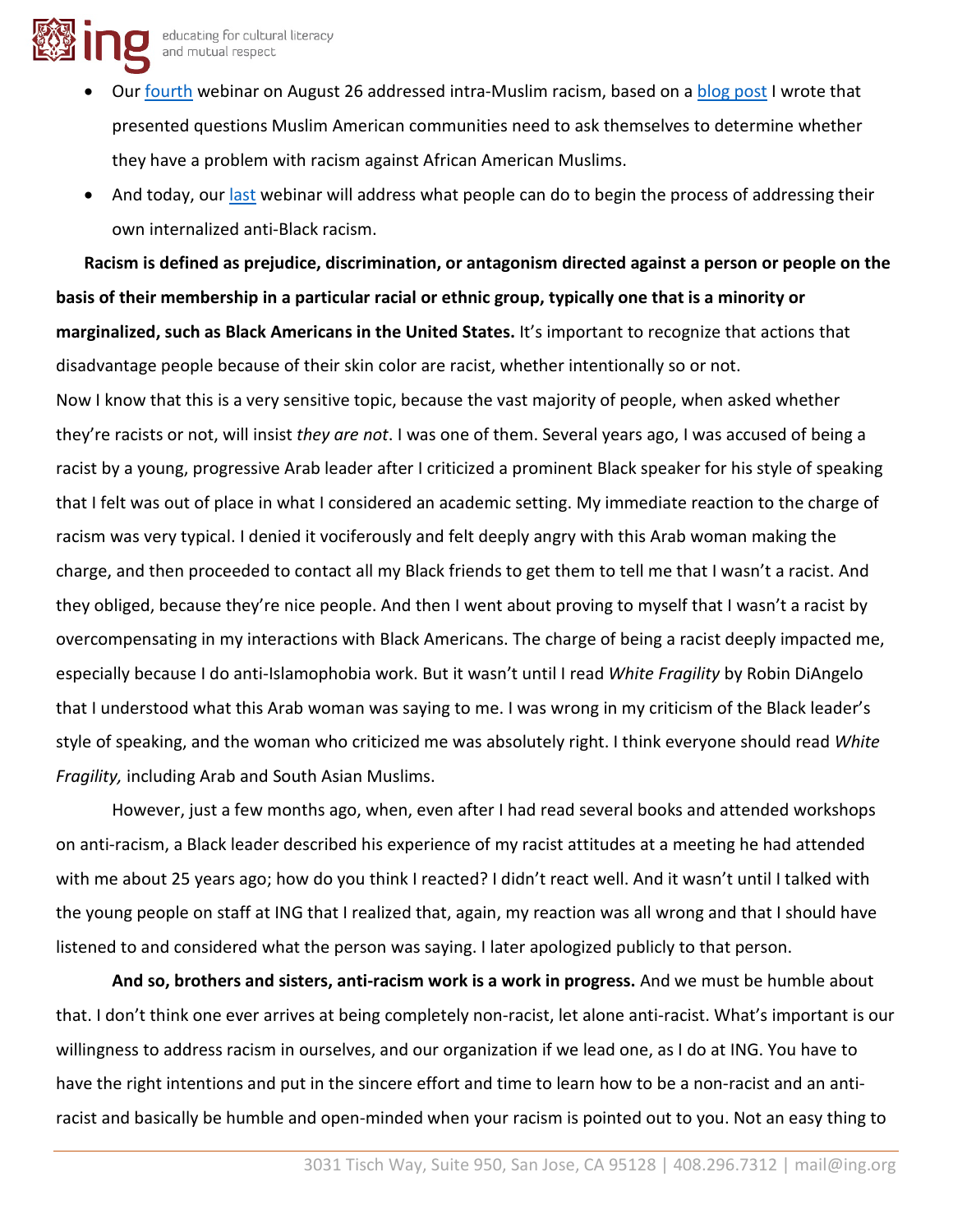

do, but it must be done for the sake of our children and the Muslim American community. It requires a lot of deprogramming of the racism we've all ingested living in America and, in my case, the Middle East.

So now let's turn to our guest speakers who will offer some insight on how to be anti-racist. I am going to begin with Dr. Jamillah Karim, former Professor of Religion at Spelman College; she is also author, speaker, and blogger with specialties in Islam and Muslims in the United States and in Islamic feminism.

0:07:34: **Dr. Jamillah Karim**: Thank you, Maha. First I'd like to thank you for sharing your vulnerability. You're modeling some of what I'm going to talk about. So right after 9/11, I was a Ph.D. student out in the research field in both Atlanta and Chicago, researching African American and Desi or South Asian Muslim communities. I was interviewing mostly women of both groups to understand how they saw Muslims internalizing and perpetuating racism, and I published this book, *American Muslim Women: Negotiating Race, Class and Gender within the Umma* to present my findings.

In my conclusion, I offered insights on how we can come together and be the beloved community that Dr. Martin Luther King envisioned, a community of love and justice. So I am going to spend most of my time reading the last two pages of my conclusion. **"In a study of relations between immigrants and native-born Americans in Miami, the author found that newcomers and Americans successfully come together when:** 

- **One, each accorded the other equal status and fair treatment rather than one waiting for the other to change;**
- **Two, both shared a sincere interest in some goal rather than engaging in interaction because someone said they should; and,**
- **Three, cooperation across groups was required to achieve the goal.**

"The **first condition,** that each accorded the other equal status and fair treatment, restates the Quranic ideal of *ta'araf*, that people come to know one another with respect. By upholding Quranic ideals of social justice in a common American context, which is civic engagement, American Muslims are positioned to meet the **second condition**, working toward a common goal. Worshiping in the mosque is another common activity that brings Muslims together, that is, when there is a deliberate choice to attend a mosque in a different ethnic space. And of course the common interest in changing the image of Islam and Muslims in popular culture often requires collaboration among different ethnic Muslims.

"Finally, the **third condition** is that all groups commit to understanding and cooperating with one another, is met once again in the *ta'araf* ideal, in that it requires a mutual understanding of one another. To these I would add the Quranic concept of *ihsan* as an essential component of changing race relations in the American *ummah* or American Muslim community. English words commonly used to convey the meaning of this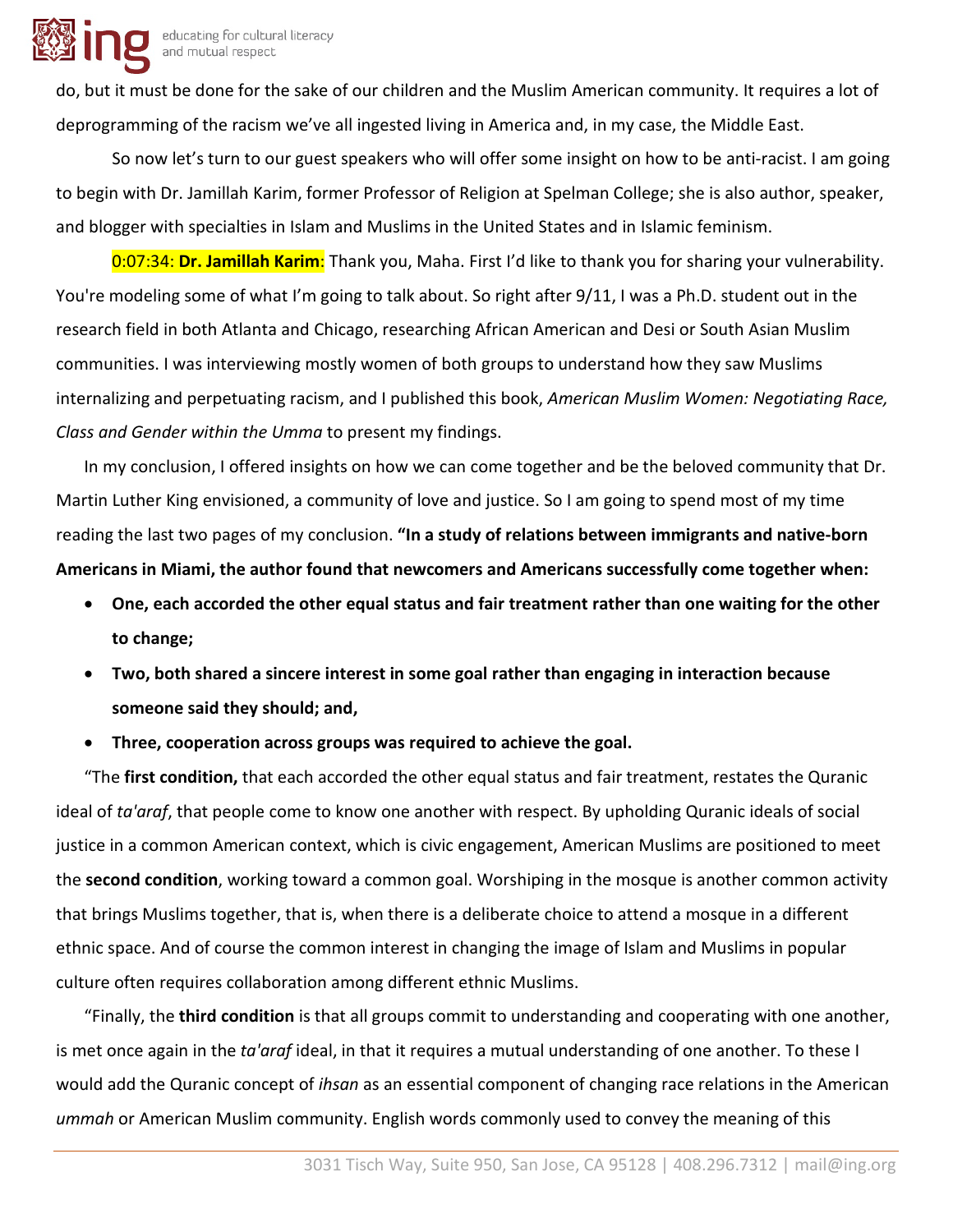

esteemed Quranic quality are excellence, goodness, and beauty.

"As stated earlier, the Quran commands both *adl* or justice and *ihsan* in our relations with others. What is the relationship between these two terms mentioned side by side in the Quran? According to Arabic lexicologists, excellence or beauty, *ihsan*, surpasses justice, because *ihsan* means giving more than one owes and taking less than is owed to one, whereas *adl* or justice means giving what one owes and taking what is owed to one. **In other words, Muslims' pursuit of justice should have an aesthetic.** Incorporating *ihsan* in our goal of improving intra-ummah race relations means applying forgiveness, mercy, and preference to others in the face of injustice. Correcting a wrong, in this case, racism, must not be compromised, but it requires that the wronged person forgive, make excuses for, and look for the good in the one who has committed the wrong. As one community activist in Chicago suggested, Muslims need to practice more the Islamic principle of *husn*, or good opinion, which means giving a fellow Muslim the benefit of the doubt. Here *husn* comes from the same Arabic root as *ihsan*.

About privileged immigrants, the activists notice, there are people who do things in secret, i.e., anonymously giving money and resources to inner city communities and families that we don't know about. Instead of cynicism, an attempt by African-Americans to see the sincerity and good effort of immigrants will help ease tensions between these groups. For a South Asian Muslim, acting with *ihsan* might mean humbly modifying her behavior if she has been told that she has somehow offended an African-American, even though she does not intuitively see her actions as harmful or prejudiced. She might make an effort to acknowledge that in many American Muslim spaces her status as a South Asian Muslim does in fact grant her privileges, ones that sometimes may alienate African Americans occupying the same space.

**"To apply** *ihsan* **does not mean that we ignore an injustice or allow it to go unchecked; rather it means creating beautiful relations between people built on mercy and trust**, so that as we confront sensitive issues of power and privilege in our communities, we are more likely to listen to one another, care about our future together, and work with one another for change."

Reading this passage after all these years, I realized that this vision of a community of love and justice-- but the love outweighing the justice-- is the concept of **radical love** that I have been exploring lately. I define radical love as mind-dazzling love that pours out of loss. After all, we would not be here if not for George Floyd and the countless loss of Black lives.

**Radical love is, in the midst of hardship, heartbreak, profound loss, hunger, or poverty--in the midst of any of that-- moving in a way where your only concern is Allah seeing you because it is only Allah's love that you desire.** We cannot be the beloved community unless our hearts are totally for Allah, because the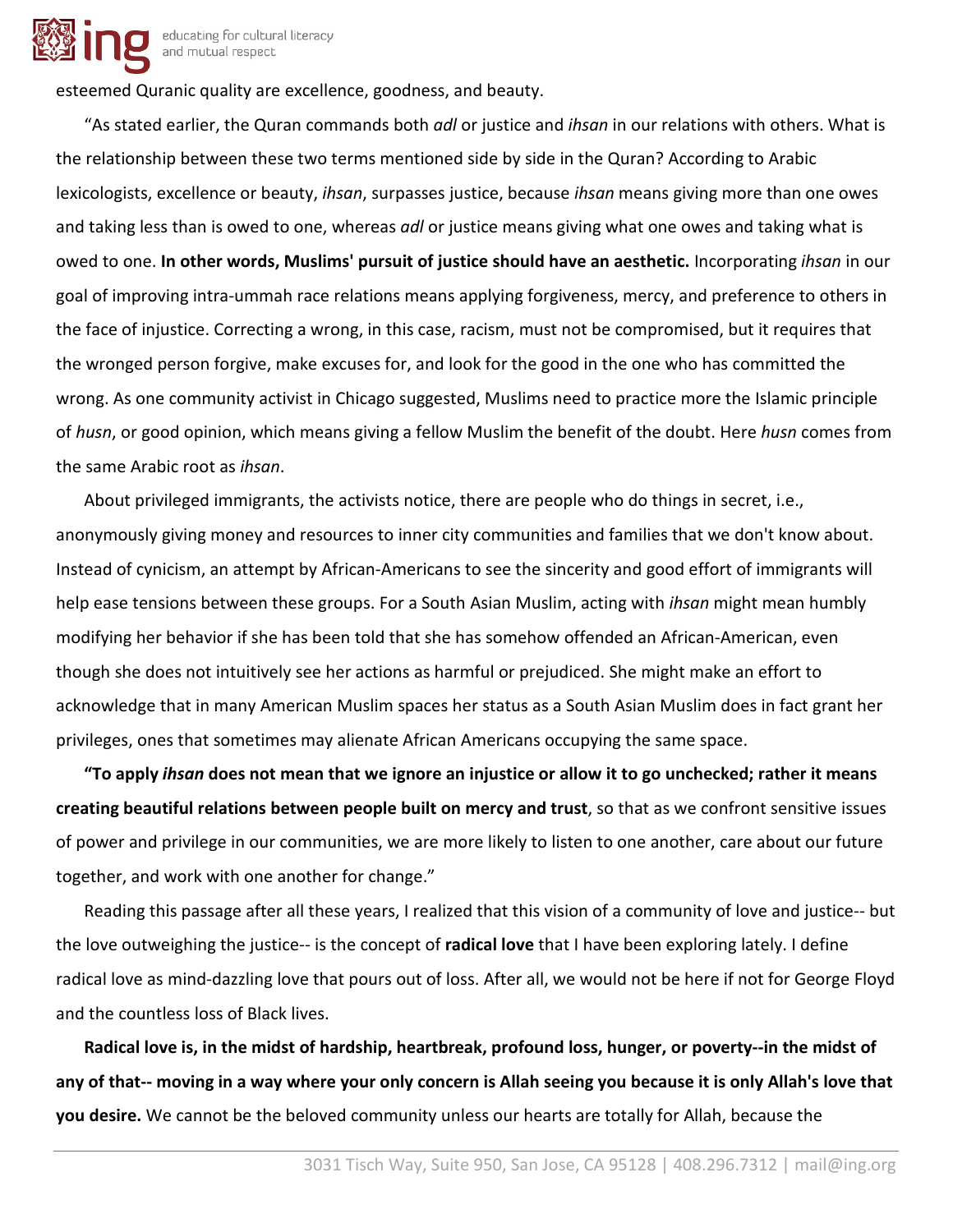

character traits required-- forgiveness, mercy, justice, generosity, patience, courage-- cannot be achieved unless our aspiration is God; we cannot fight systemic racism unless our aspiration is to Allah, because so often we will have to do work that is only seen by Allah, recognized by Allah, and lifted by Allah. This is why the *ansar* of Medina showed radical brother- and sisterhood, because they had the Messenger of Allah in their midst and their eyes were on Allah. And I end on a verse referring to that time: "He"--or God—"is the one who supported you"--speaking to the Prophet SAW—"with his help and with the believers, and brought together their hearts. If you had spent all that is in the earth, you could not have brought their hearts together, but God brought them together. Indeed, He is exalted in might and wise". The radical love, the justice, requires our efforts, but the victory is Allah's. May Allah grant us victory.

0:18:16: **Imam Zaid Shakir**: OK. I've read something slightly different, I think. I interpreted the instructions I had as to talk about justice in the context of the *fitra* or the human nature, so what I'm going to do briefly is read from an article I wrote on the topic and then circle back to answer the immediate question, and I'm going to do all that in seven minutes, *inshallah*.

[Arabic] Muslims go further than merely embracing religion as a private concern. They argue that religion, while being subjectively affirmed by individual humans, has been instituted by God to protect five objective universals [Arabic]: religion itself, life, intellect, the family, and property; some add honor as a sixth universal.

Religion, due to its theocentric nature, might be the only universal many modern people find controversial in this set of universals. **Islam**, however, **acknowledges a non-theocentric foundation for justice. This source is a universal human nature or innate disposition,** *fitra***, which allows humans to agree upon certain acceptable and unacceptable actions.** These actions can be known independently from revelation, which can be seen as affirming them. These twin sets of justice, revelation and human nature, are summarized in the following verse: "These are the ones who follow the messenger, the unlettered prophet, whom they find inscribed with them in the Torah and the Gospel. He commands for them what is right [Arabic] and forbids from them what is wrong [Arabic] and he makes lawful for them the *husn* and prohibits from them impurities [Arabic]. He relieves them from the burden, the burden of oaths and strictures previously placed upon them. Therefore, those who believe in him reverence him, assist him, and follow the light sent down to him. These are the ones who succeed."

Most of the exegetes opine that what is right in the context of this verse is what is declared lawful by revelation but what is wrong is what revelation declares to be unlawful. This is the first foundation of justice and emphasized by Imam Shafi and others. Many exegetes posit that the wholesome and impure which are mentioned subsequently in the verse comprise respectively those things human nature finds agreeable, good,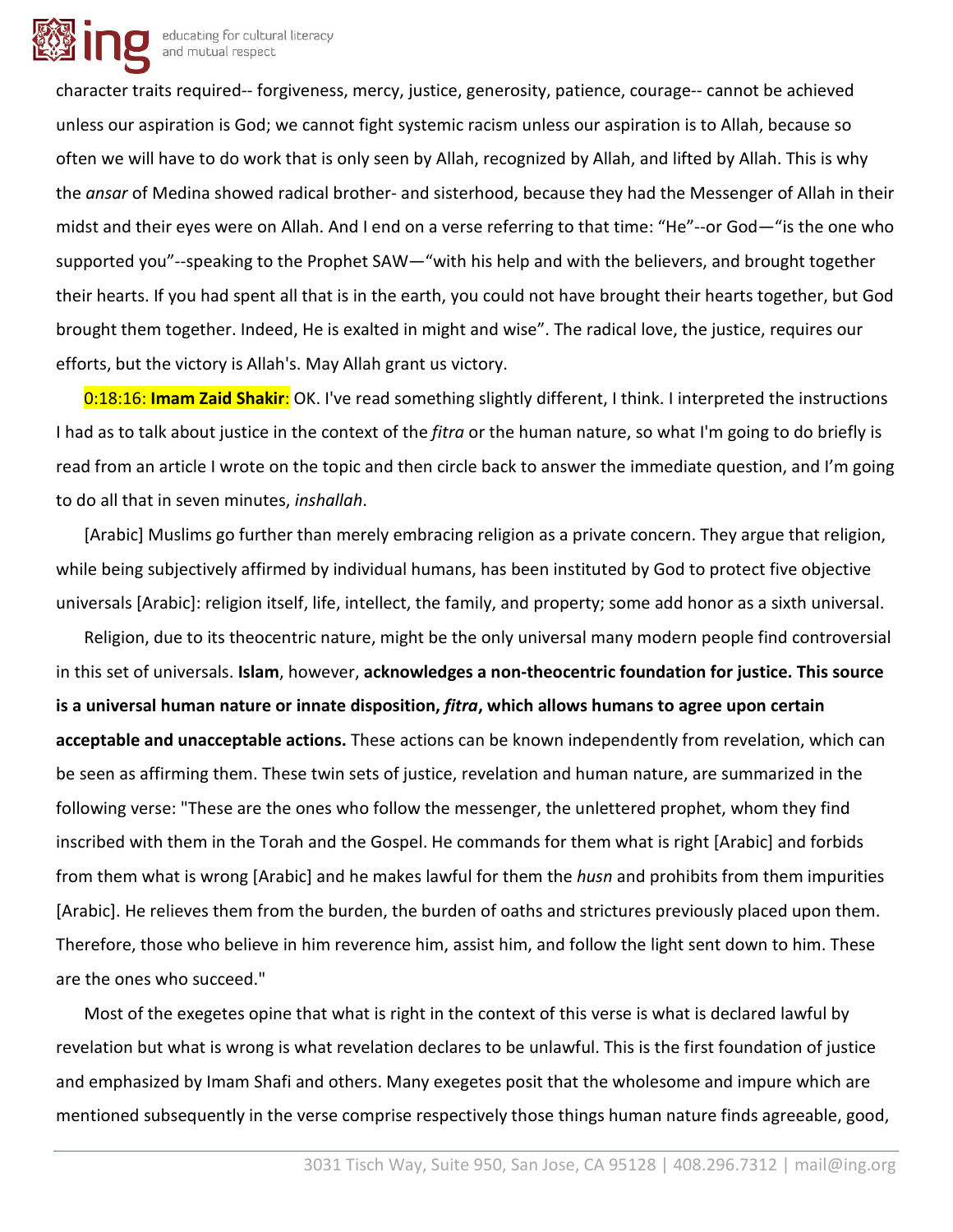

educating for cultural literacy and mutual respect

and pleasurable, and those things it finds repulsive, bad, and despicable.

Human nature, therefore, is the second moral foundation of justice for Muslims. The renowned theologian and exegete [?] comments on the wholesome and impurities, after rejecting an interpretation that would render them synonymous with what is right and what is wrong mentioned in the verse; he says rather it is necessary to interpret what is intended as [?], as agreeable, beneficial things according to human nature. This is because engaging in them brings delight, which is a benefit, and the ruling in beneficial things is lawfulness. This verse indicates that the ruling that everything the soul finds agreeable and good and human nature finds delightful is lawfulness unless there's a detailed countervailing proof. Anything the soul finds vile and human nature finds filthy and to engage in which is a source of pain, which involves harm, is unlawful, because the ruling for harmful things is unlawfulness.

From this we can understand that there are **two laws behind the laws**, **revelation and the law of human nature or** *fitra***.** While the former is the ultimate arbiter for Muslims, the latter by itself leads to a set of universally recognized and morally acceptable actions. The universality of these actions is rooted in the innate disposition with which humans have been fashioned. We read in the Quran: "Orient your face towards religion in accord with your innate disposition. This is the nature of *fitra*, of God, upon which he has fashioned humanity. Let there be no alteration in the creation of God. That is the upright religion; however, most people realize it not."

**Muslims view** *fitra* **as a disposition shared with all human beings, moving it beyond immediate religious considerations. Thus, understandable actions, such as compassion for infants and the defense of the helpless, can rightfully serve as the source of a social order wherein people may differ religiously, even philosophically, while possessing sufficient shared values to allow for the formation of a viable political community.** That community is grounded in a common sense of justice that keeps its members loyal to the polity and committed to its perpetuity.

So the point is this: as Muslims religiously, we have many injunctions contained in revelation that push us to be just and equitable, and also as human beings in an unadulterated state there are many natural propensities that push us to support and affirm standards that are just.

**Therefore, we have no excuse not to be totally committed to just relations between all members of our society, particularly those who have been historically oppressed**--in the case of the African-American community, virtually the entire people enslaved and then quasi- liberated but in a de facto state continuing in slavery through Jim Crow and still struggling to overcome the vestiges of formal slavery in the vestiges of Jim Crow as they manifest themselves in the new Jim Crow and other measures.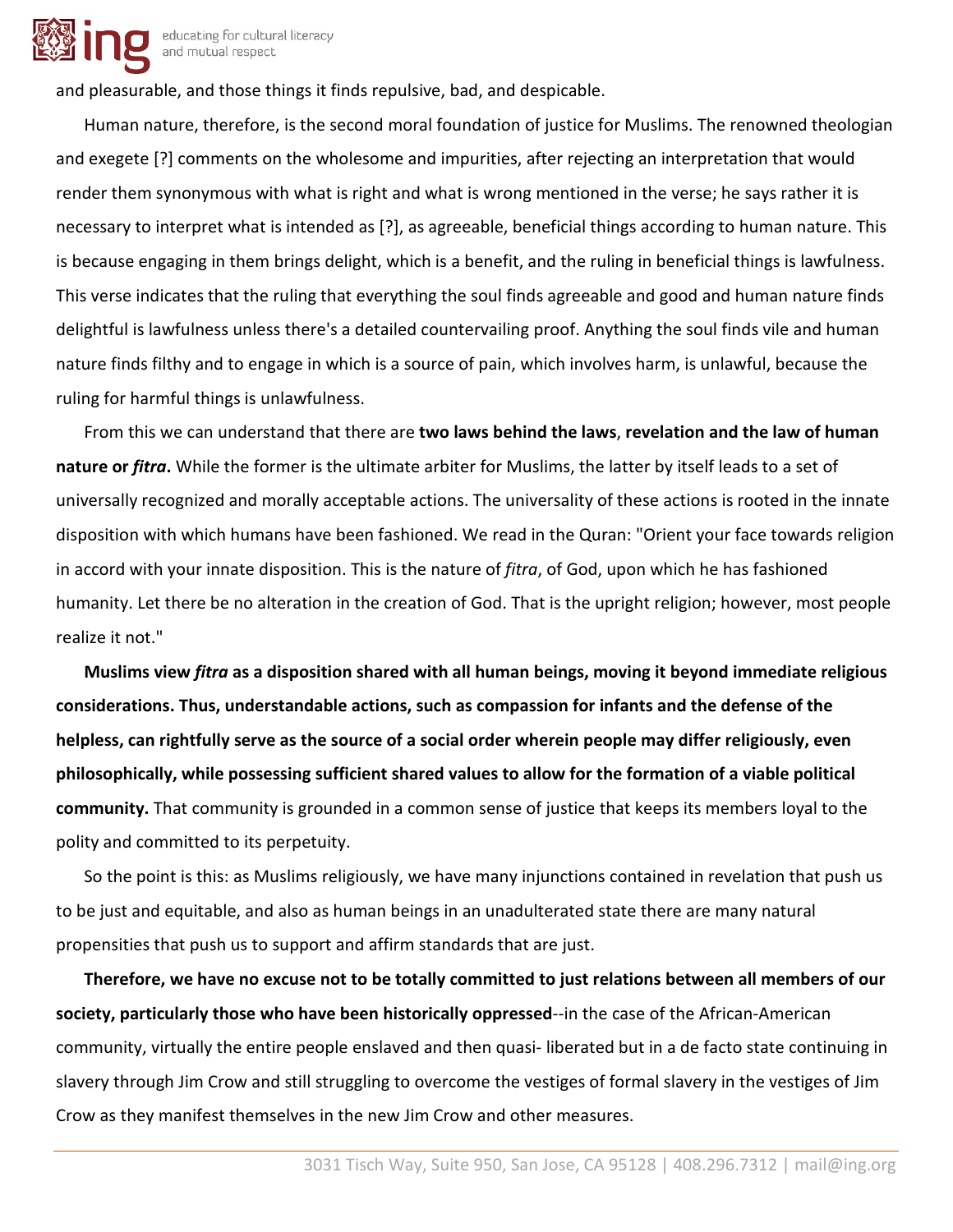

So we as Muslims who are building our affair on these twin foundations have no excuse, no matter where we hail from, no matter what our national origin might be in this country, not to find ourselves on the side of those who have been historically oppressed, on the side of those who have been dehumanized and commodified, on the side of those who have consistently encountered barrier after barrier for full inclusion into our society; and those who would argue otherwise would have a difficult time explaining discrimination in housing, discrimination in small business loan grants, discrimination in the implementation of the New Deal, discrimination in privileges from the GI bill, whose privileges were denied African-American veterans after the Second World War, from home ownership, the greatest vehicle for wealth accumulation in 20th century American society, to incarceration rates, arrest rates, and disproportionate killings at the hands of law enforcement, and many other indicators of an unjust, unfair system.

So we have no excuse as Muslims, because if we were to argue the religion isn't clear about it, then we would have to make an argument also against human nature, and making those twin arguments would be extremely difficult. So may Allah bless us to be true to ourselves as human beings and to be true to ourselves as Muslims who follow the unlettered Prophet, who build our affair on the basis of the Quran. We have no excuse.

So may Allah reward this effort and *alhamdulillah*, it's really to me a very good thing that this series is going on over a period of time and is not just a knee-jerk response to things happening in the news cycle, such as the aforementioned killing of Mr. Floyd, which deserves a response--but many people who responded as long as it was in the news cycle have moved on as the news cycle moved on. But, *alhamdulillah*, ING and those participating in this effort have not moved on and are keeping it fresh in the consciousness of the people, and so may Allah give us *tawfiq* and Allah bless us, as we said, to live up to the ideals we hold as Muslims and to live up to the ideal embedded in us by our Lord.

0:28:24: **Imam Faheem Shuaibe:** *Bismillah.ar-Rahman ar-Rahim* [Arabic] Brothers and sisters, *assalam aleikum*. *Alhamdulillah*, along with others I join in saying I'm honored to be a part of this series and part of this project, part of this work, *alhamdulillah*. It is so vast I decided to just do something pretty simple and formulaic.

One is, the Quran tells us that everyone acts according to their own disposition, and Allah knows who it is that's best guided on the way, and that for reference's sake is 17th chapter and the 84th verse of the Quran. Where the verse says that everyone acts according to their *shakila* and this *shakila* is translated as "disposition," I also find it to also carry the meaning "socialization." **Everybody acts according to the way that**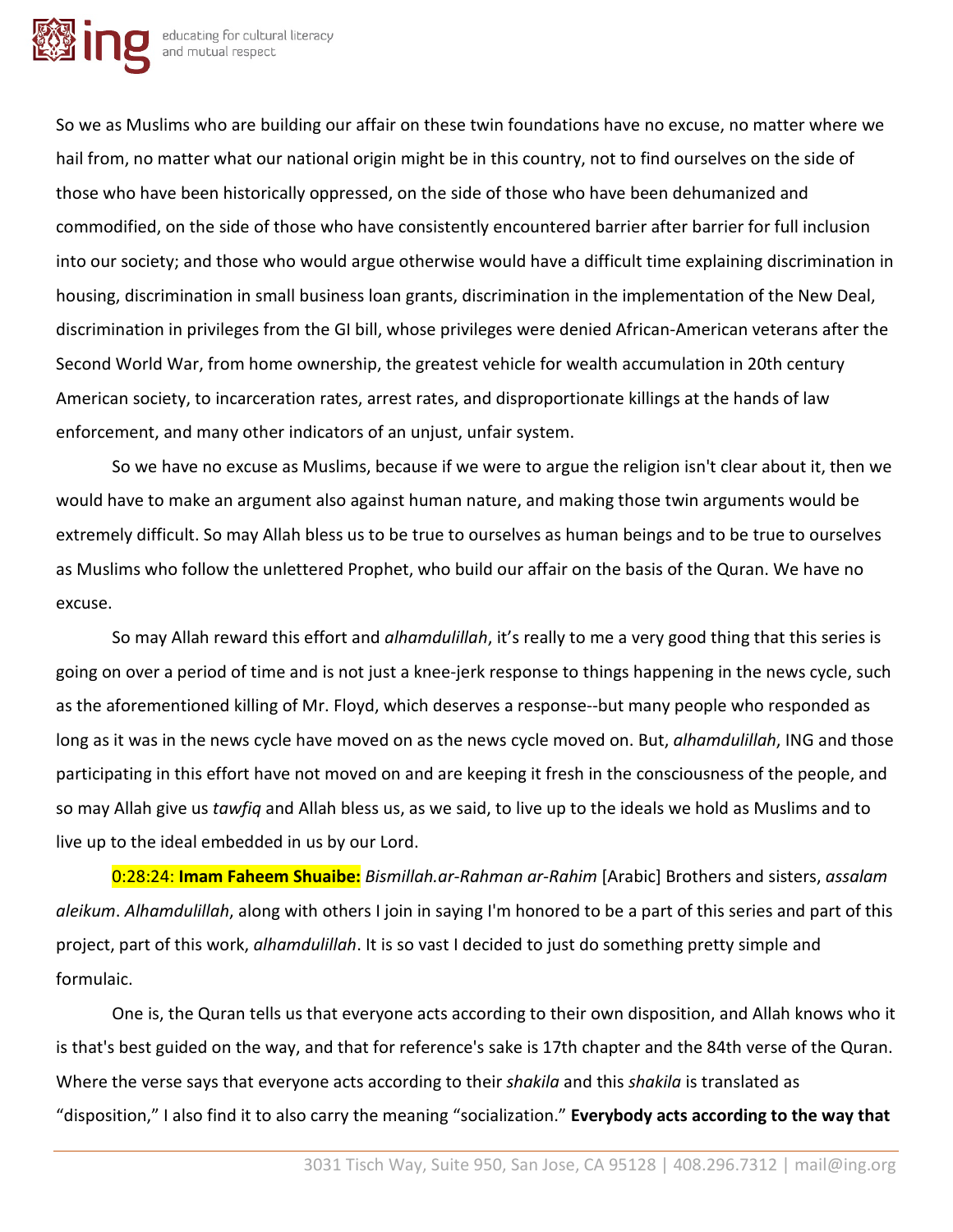

#### **they've been socialized.**

So when we talk about human nature according to the Quran, the Quran is revealing to us how that nature actually operates, and so now we know that the debate between nurture and nature has been resolved: not either-or, it is both. So there is this nature-nurture relationship to the way that human beings act, and even in the word phonetically you can hear the sound of shackle in the consonants for the word shakila-- shackle--and that's what we get shackled to; **we get shackled to our socialization**.

Ninety percent of our personality is formed by the time we're ten years old, and sixty or seventy percent by the time we're six years old, and in this period of time from zero to six we as human beings are in what is called a hypnagogic state. We think that they're alive and conscious and aware of everything that's going on, but in reality the child is just downloading what's going on in their environment.

I saw a comedic presentation of this--it was presented as comedy but often, as comedy does, it's a genius way of satirically pointing out the facts: a little Caucasian girl, maybe about three years old, had eaten cake that she shouldn't have eaten, and then when mommy is asking her what happened to the cake--"Yeah somebody came in and ate the cake, they stole the cake"--and then after a few seconds of pause the baby says, "And it was a Black man." This baby is three years old, just learning to speak, and she is ascribing the wrong that she did to a Black man. I wonder where she learned that at three.

Well, the fact is that **we are in an environment, a culture, that socializes people along the lines of what we've been calling racism**, but I would say that it's a caste system. Everything that was described in terms of various indicators of racism are the things that happen in a caste system to people who are low caste. But this personality formation, the socialization and the acculturation that has happened in this environment, whose object is to keep those at the bottom on the bottom and to exploit them to the fullest, this *shakila*, this socialization we have been subjected to, this quote-unquote white supremacy--I use that in big air quotes--has spread all over the world, and those people who are from other parts of the world are not free from having been influenced by it, indeed from internalizing it and accepting and embracing the very values that they need to apply in order to be successful in America, because the system is there whether you know it or not, accept it or not, conscious or not-- it is there.

So the socialization process doesn't operate only in America; when people come over here from other parts of the world, they bring with them those internalized values that they also have absorbed through the masterful influence of propaganda and the nature of American presence. So when you look at the way that people act, they act according to socialization, that socialization itself being fundamentally undergirded by or infused with what we call racism. It needs to be understood that **nobody is free from having been affected by**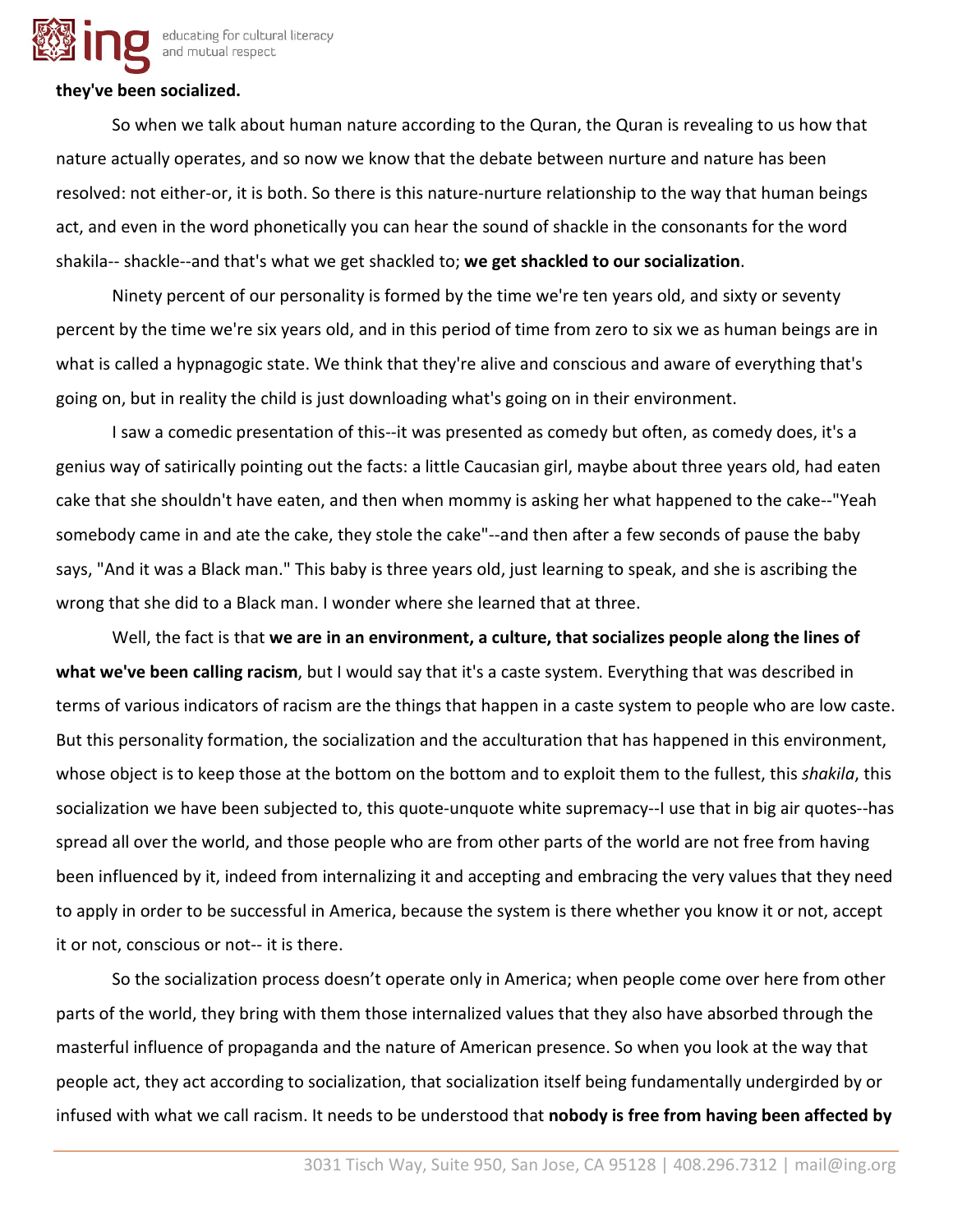

**it**, those on the top and those on the bottom as well as those in the middle.

And, frankly, many of our immigrant brothers and sisters can be put into that that middle range; they're not really on the top, they're not really on the bottom; and so often times, in order to progress in this environment, in this American society, they have to demonstrate and embrace values that say, "Well, I'm not one of them, I'm with you." So whether these quote-unquote Blacks are Muslims or not, the point is that they are low-caste, the point is that they are not upper class, so the mixture of racism and classism also goes along with this Muslim mix.

So behavior comes from the socialization. The socialization sets up a disposition to react positively or negatively to certain situations. So if a person is looking at looking at a Caucasian, then there's an emotional response to the Caucasian; if they're looking at a quote-unquote African-American then there's going to be an emotional response there. These reactions come from peoples' value system; which again has everything to do with, "How do I get the best out of the world, of the society or the place that I find myself in? How do I have to be in order to do that? What are obstacles to my progress and what are advantages of what will assist me in making progress?" That's how I value things, so if I look at a Caucasian and I see Caucasian as something that would afford me a benefit, and I look at Blacks and I don't see Blacks as affording me a benefit, then I'm going to have a positive orientation and attitude and value for the Caucasian and I'm going to have a derogatory or a negative value for the Black person, because that's the structure of the system: the whites are the good ones and the Blacks are the bad ones. And we don't have to go through all the cultural artifacts that reinforce that point, but the point is that that's what gets absorbed so that becomes the value system of the individual.

Where does the value system of the individual come from? It comes from their experiences, their environment, their education, all of which are saturated with that caste racism-based system. So if we want to change the back end, the behavior—that is, **if we want people to act differently towards Blacks, you have to change the emotional set, you have to change the value system; to change the value system, you have to change the educational system, you have to change the experience, you have to change whatever in the environment reinforces the behavior**, because people act the way they act because they think that's the right way and the best way to act, and so in the system such as it is with white on the top and Black on the bottom and the other people in between, people will want to get as far away from the Black as they can by whatever means and get as close to the white as they possibly can, and unless a person is conscious of that particular dynamic in their effort to move up the scale in the society, that's precisely what they're going to do and what they're going to continue to do. It has to be a conscious act to do otherwise, but that consciousness has to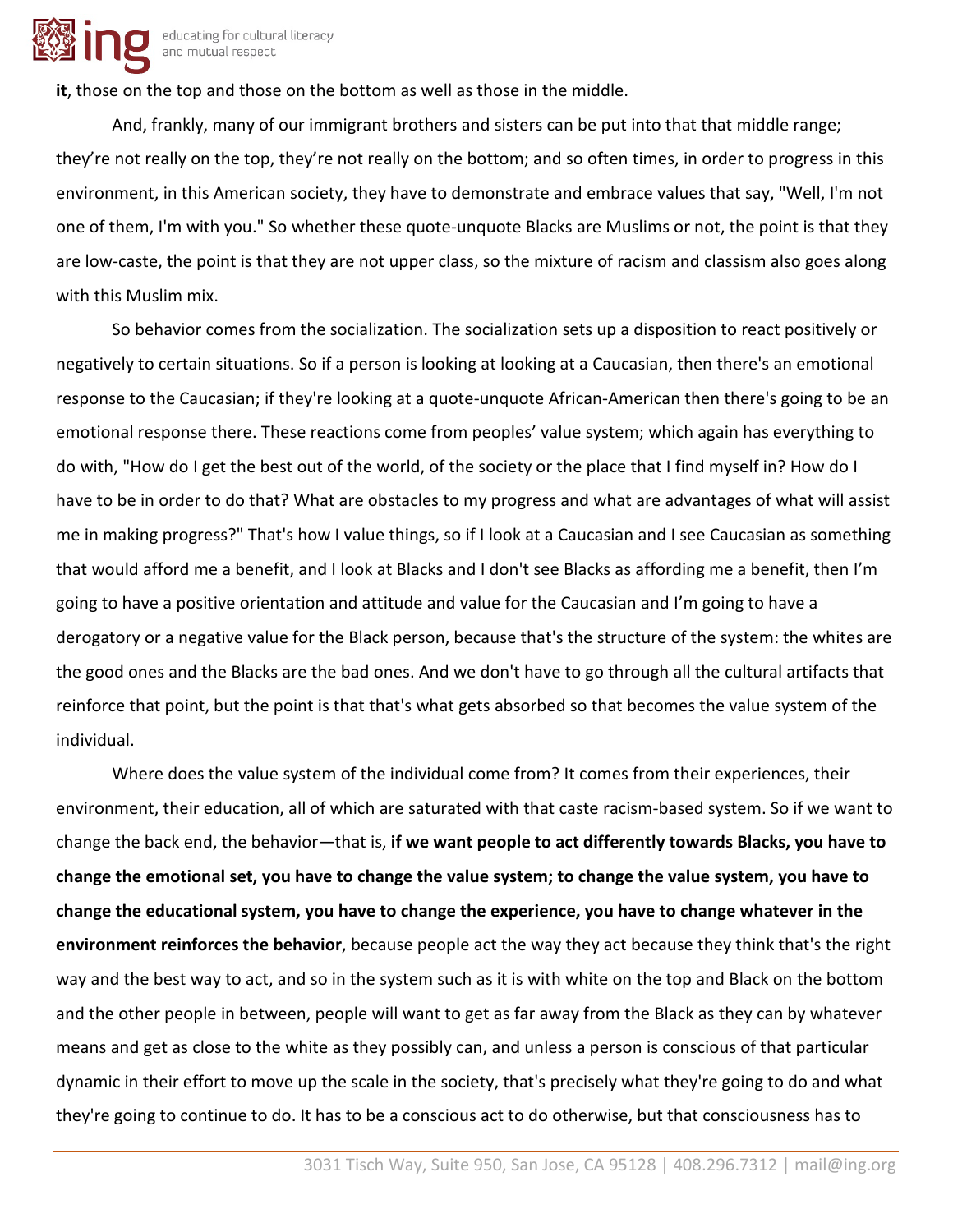

come on the front end-- education, experience, environment--**you have to get out of your circle and get into the other person's circle, you have to develop more empathy for the other.** So you have to get out of that old space, come into a new space, get a new education, and then you can see things differently.

0:40:28: **Dr. Bilal:** Thank you, Maha. I want to thank everybody for taking some time out of your busy schedules and lives. I will disappear briefly after this. I think Imam Shuaibe, as always , gives the sociology and so I don't have to and I appreciate that. I'll be brief on the sociology and I'll just share some of my Islamic contemplation.

I have spent a bit of time working on these issues. That is to say, I've been thinking about this stuff since I was 12 years old—maybe since I was five if you count when I started protesting the pledge of allegiance-- and after all these years of observing human beings, doing very much what Imam was describing, very much what Maha was affirming and what we're talking here about, this is part of what I've found. Take the census. The U.S census instructions will tell you if you're from North Africa to check white. And this isn't just a matter of folks from North Africa. My wife is a Ghanaian and we have these conversations all the time with fellow Africans who come from south of the desert or to the east on the continent; and I have these conversations all the time with folks from the Caribbean, and there's a general tendency--it's not a universal, it's not deterministic, but there's definitely a general tendency for people who don't have the longer roots in in the country, who came, or whose family came after the 1965 immigration act changes, which is the period which we're still in, oftentimes they just don't have the benefit of being forced to reckon with what has been done here. It's not so much what has happened here but what has been done. The early Muslim immigrants to this country from places like South Asia and East Africa are noted for their mingling with indigenous disadvantaged peoples, partly because they arrived during the time when whites forced them to be associated with other disadvantaged peoples, but also because they were not as distant from such people in terms of class, education, and wealth.

But people who came more recently have come to an America where they can enjoy a different set of opportunities, and Islamically what that means is those are **Muslims who are in a position of needing to be grateful**. This is about *shukra*. To whom should folks be grateful? Definitely to Allah, right? Many people count their blessings. The majority of their family might be living somewhere back home where the conveniences of America are not so bountiful--although right now, since COVID started, I think a lot of folks are recognizing there's a price to pay; but overall, up until the past March, people were really willing to overlook a lot of the flaws in this society. And some of that has to do with not having to live neck deep in those flaws but rather living on the benefits that come to some while others have to endure the flaws to a magnified degree. Those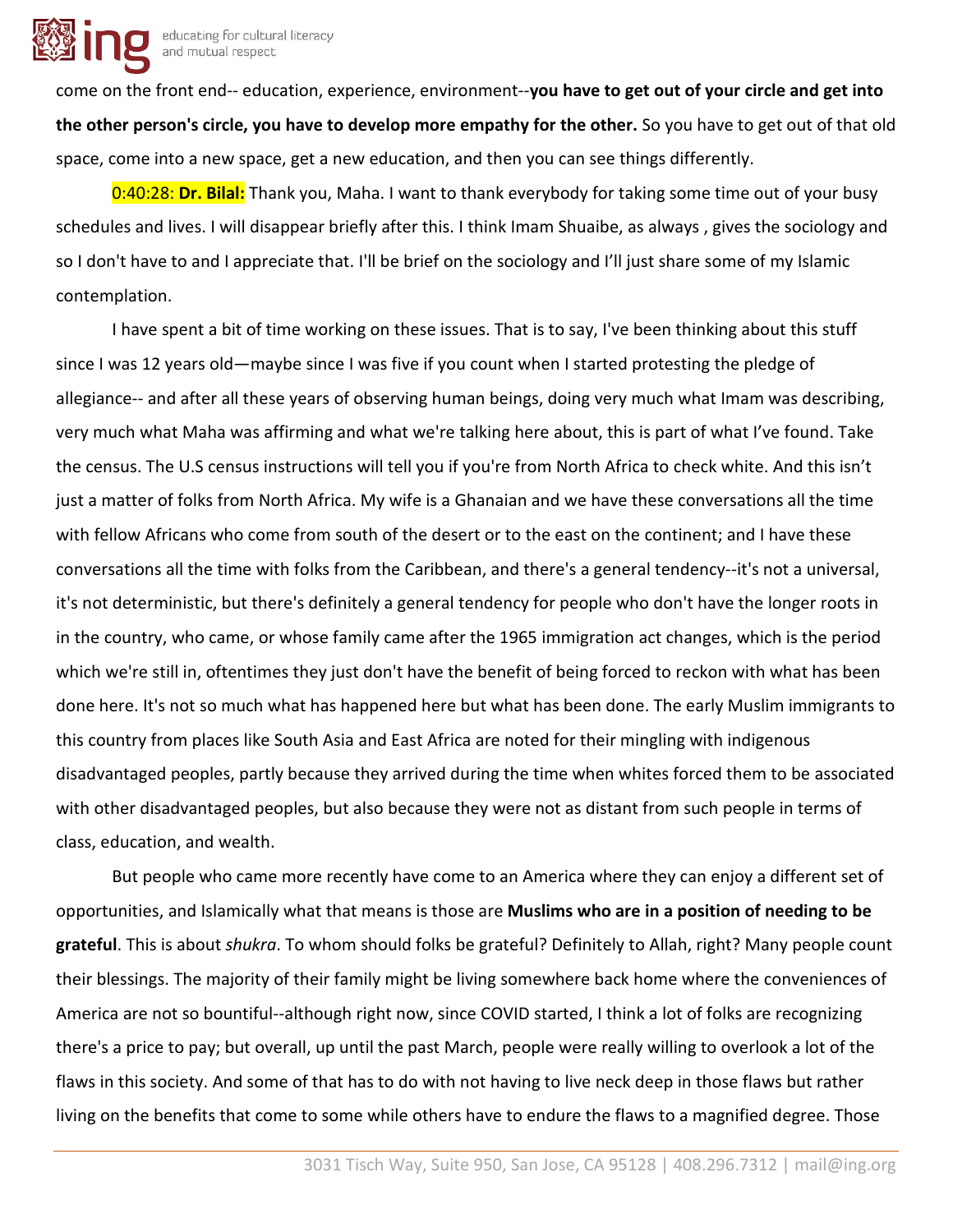

educating for cultural literacy and mutual respect

others in historical perspective have a tendency to be the people who bled, whose fathers, mothers, grandmothers, grandfathers, aunts, uncles, ancestors in **general bled for the doors to be opened**, those doors that opened in 1965**. They didn't open out of the largesse of America's white people, they opened because my ancestors and other people's ancestors who often look a lot like me--but not exclusively Blacks--fought**, and there was a price that we paid, and there's a price that my generation, young folks beneath me, are paying because our ancestors fought. Someone like Imam Jamil al-Amin is in prison now. That's part of the price that our community has had to pay, the police violence that you are seeing on your television screen that has gone on for generations and just wasn't recorded often enough for it to flood the airwaves.

Many white Americans were shocked in the 1950s and 60s when the civil rights leaders very strategically chose Bull Connor in Alabama because they knew that he was going to display on camera what some more sophisticated southern whites knew better than to display. These kinds of things were strategic, and people paid the price. Martin Luther King, Jr., paid with his life. So folks who are here enjoying America's opportunities, if your choice is to enjoy those opportunities while looking down your nose at the communities whose very state is a result of the fight that we have had to fight, that our ancestors had to fight, this is what I have to say. **We came after our ancestors bled, but there's still a fight going on.**

If you come here and have no gratitude for what our ancestors have bled to do, literally—remember, America is a democracy to the extent that it is now because our ancestors bled, going all the way back to its founding as a faux democracy or a casted democracy, where only the upper caste had meritocracy and democracy. Those were the elite landed whites, the white gentry, as we often call them, and even among them only the males. That was America's beginning, and it was proclaiming itself a democracy even then. But we fought and we forced it to open. Native American indigenous people to this land fought, and we're still fighting and they're still fighting. The Mexican-Americans and many other Latinx ethnic groups that come from countries that the US government destabilized, they fought. Look up Cesar Chavez, and that's just the tip of the iceberg. They fought on this land to make this place a democracy to some extent, to the extent that you can at least look on the documents on paper and look at the lives of people who've come here voluntarily and see them taking advantage of democracy and meritocracy. This wasn't free, you didn't earn it. America didn't colonize you. It may have messed with your country at some point—listen, I'm Persian, and we had a coup in 1952 that brought us the Shah, and the list goes on and on and on. But you weren't here opening this place up for people to come and be able to look down their noses at us as we struggle with the consequences of fighting, and believe me it's not simply that Black folks are trifling; of course, there are some trifling Black folks, there are some trifling people in every group, but because so many of my people refused to accept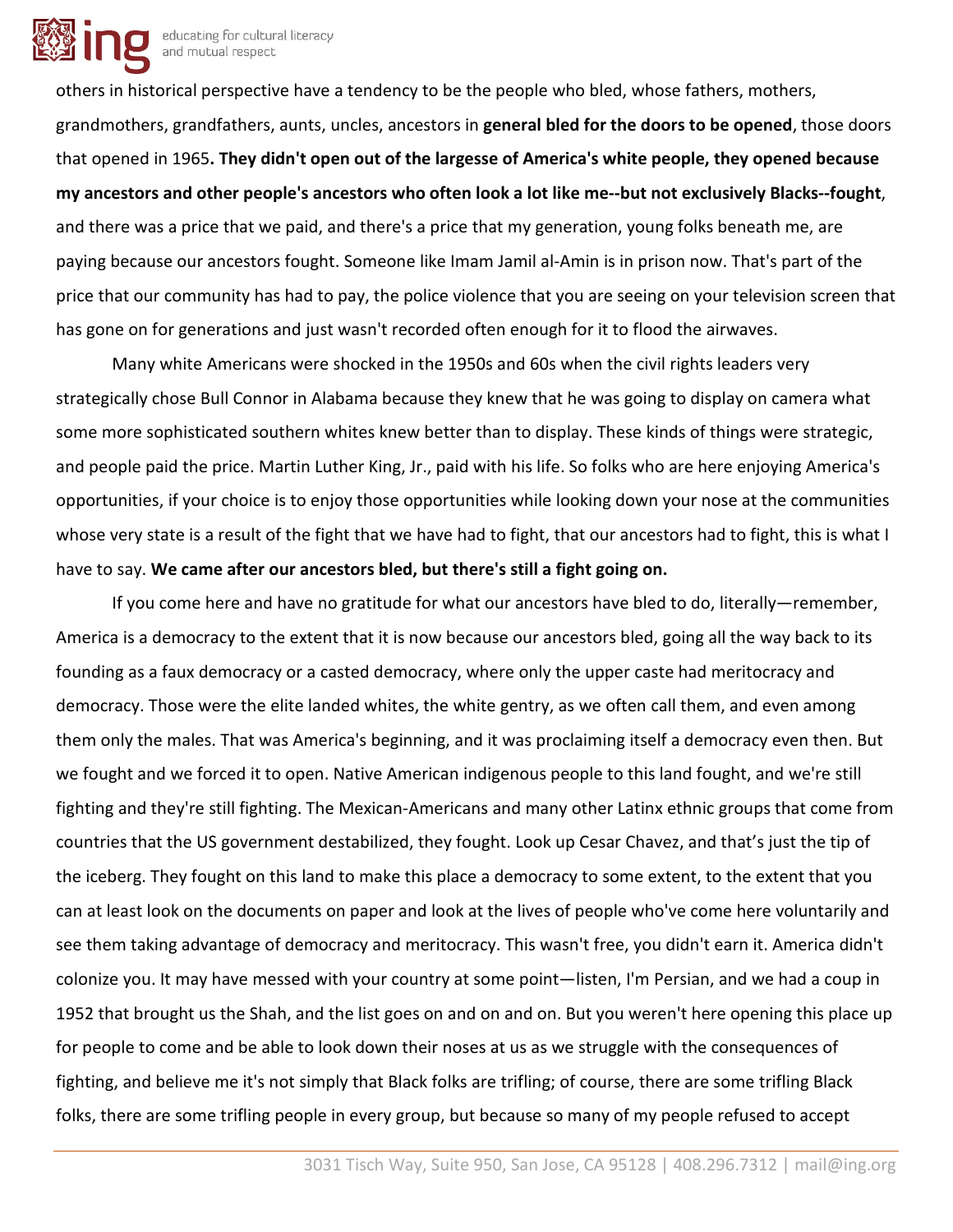

second-class citizenship and stood up, we got somewhere---just think of the military analogy, and I'll end on this.

When you go to war, the first platoon or squadron that has to go and face the enemy are the ones who get decimated. But their sacrifice often is what enables those who come later to take advantage of an opening and win. You don't dishonor those fallen soldiers, you honor them to the highest degree, and you don't treat their families poorly, you treat their families well for the rest of their lives, and so this is the challenge that I put out to those who were not here and did not fight and did not bleed in this land for the opportunities that are available here: learn gratitude. And **you cannot learn the gratitude if you don't know the struggle**, so you have to study the struggle. And you do not understand the struggle if you do not understand a lot of other aspects, and so you have much work to do. I don't want to make a sweeping generalization--I've met my fair share of young Arab and Desi and older Arab and Desi people who have come here and have a level of respect and a level of appreciation, but there are still challenges, because if you insist on segregating yourself somewhere with white people trying to get into the honorary white box, you've still got work to do; if you insist on keeping your children out of schools with our children, you've still got work to do; if you insist on treating our children like guests when we attend Islamic schools that you've opened, you've still got work to do. And so on that note I will close out, but I believe in the best of humanity and what we can do so I hold out hope and I continue to offer these words. Thank you. [Arabic]

0:52:43: **Imam Abu Qadir**: *Assalam aleikum* [Arabic] "Seek refuge with the Lord against Satan the rejected, with Allah's name, the merciful benefactor, the merciful redeemer." Like the previous speakers, I'm honored, I consider it a privilege to be on this discussion. I hope that what I've prepared to discuss can be of benefit, and I'm appreciative of Maha for her having the courage to initiate this kind of conversation in the public forum. I'm going approach it similarly to the speakers before me, but I want to begin by reading from a publication by Imam W.D. Muhammad. It's on racism, religion, and reconciliation, and this is from the back cover of the book. "Language has served racism in the world, especially in America, and that is just where the biggest creation of racism is, right here in America. The language has served to make white people feel that they are different, special, and superior, but it has also hurt them because that position is artificial. That is not true, that is not reality, so it has made white people artificial people. They have an artificial reality to deal with and then it made their subjects also artificial." So that's where I want to begin the conversation.

As Muslims, I think we have to make a serious effort to make our lives and our demonstration and our practice agree with the lofty ideas we find in the Quran and in the life of our Prophet Muhammad, peace be upon him, because we know **we live in a world where white supremacy has affected all of the people of the**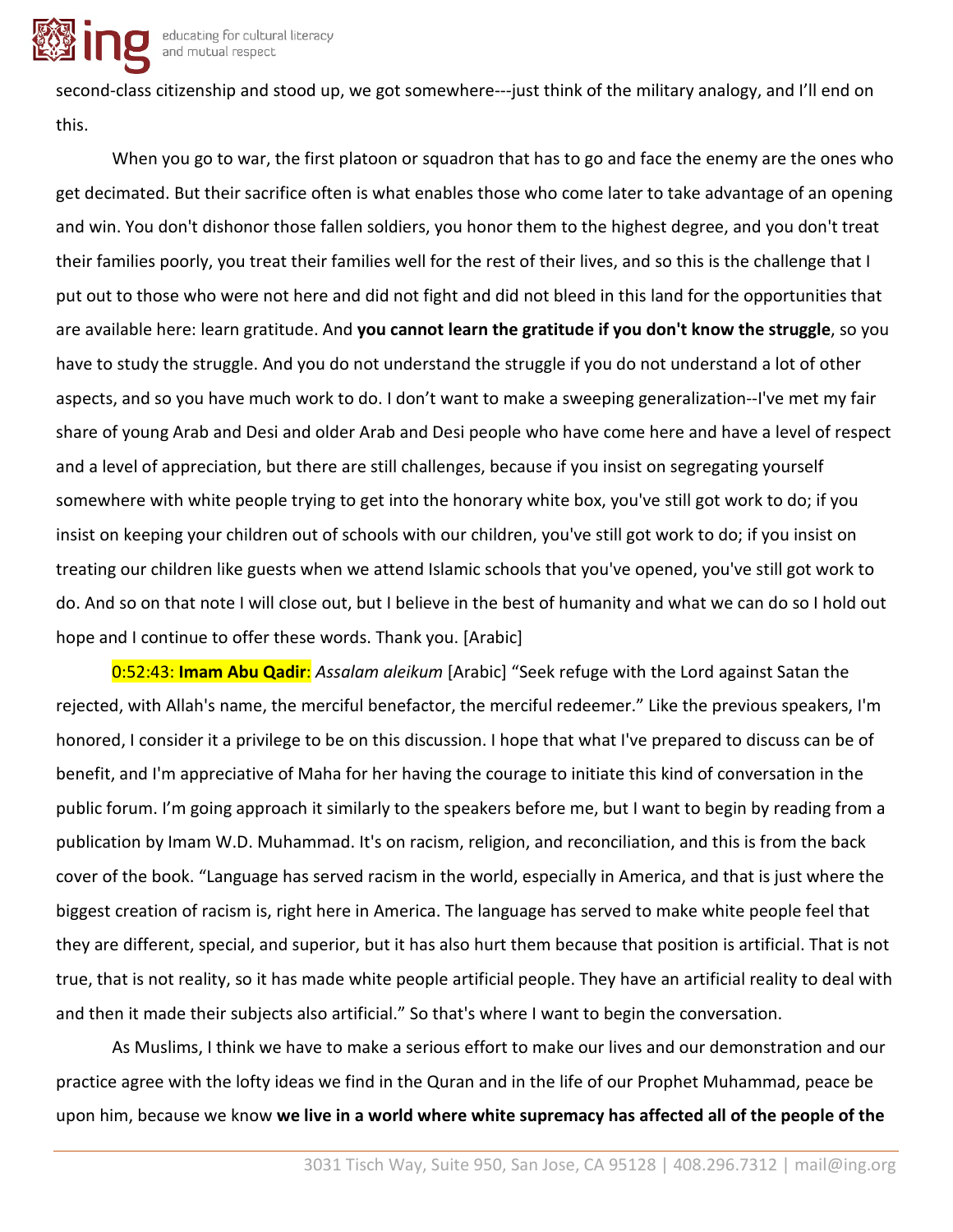**earth**. It's not some phenomena that only took place here, that African Americans experienced during slavery and post slavery and through the Jim Crow period and even to this day, but we still live in a society that's influenced by that.

The United States government holds high ideals of justice and freedom and equal protection under the law and all of these noble ideas on paper, but in the lives of the people who are asked to carry out these lofty principles, many of them fall short. Thus we see so many instances where African-American people are treated in the most inhumane ways by law enforcement and are murdered and killed, and that's part of what has stimulated this discussion. But we also have **Muslims who say that Islam is a colorblind religion**, that Islam doesn't see colors, and that's also not actually a factual statement. I think it's something that's held up by people when **they don't want to face their own biases** or their own shortcomings when it comes to how they interact with other human beings.

And we also live in a very oppressive world environment. I don't want to complicate this idea, but many of us use the language of fair skin and good hair and bad hair. These ideas are rooted in racist ideology, and we carry this on and it's just a normal part of our language, and we're perpetuating a false idea. I believe it's equally problematic when we say people of color versus the other, which means we're saying there are white people and everybody else is people of color, and that also is an unscientific position that people take that helps us to perpetuate other falsehoods, because **if we say that white people are different from people of color, we're putting them on the scale versus everybody else, as though that's a balance and it's not.** It's actually a falsehood. It's perpetuating a false sense of comparison. It's a false comparison when "white" people have as many colors as the rest of us. They have black hair, blonde hair, brown hair, yellow hair red hair; they have a variation in their eye colors; they have variations in the pigmentation of their skin.

So then when Muslims don't want to identify with people of color because of the inherent racism that has come to them as a result of their colonization and their identification with the dominant force in the culture, which happened to be white people, we also have to understand that that came as a result of a religious indoctrination. Imam W.D. Muhammad taught us early on that white supremacy utilized **the image of a white savior to dominate the darker people of the world** with this ideology of a white savior on the cross, and the scheme was to gain political and material dominance over the darker people of the world, and they've done that, and they continue to spread this idea that God is a man, and we Muslims, in our book, the holy Quran, are told that we should warn those who say that God has a son that this idea gives people a sense of arrogance, and then when they act out of that arrogance we have the kind of problems that we are facing in the society today.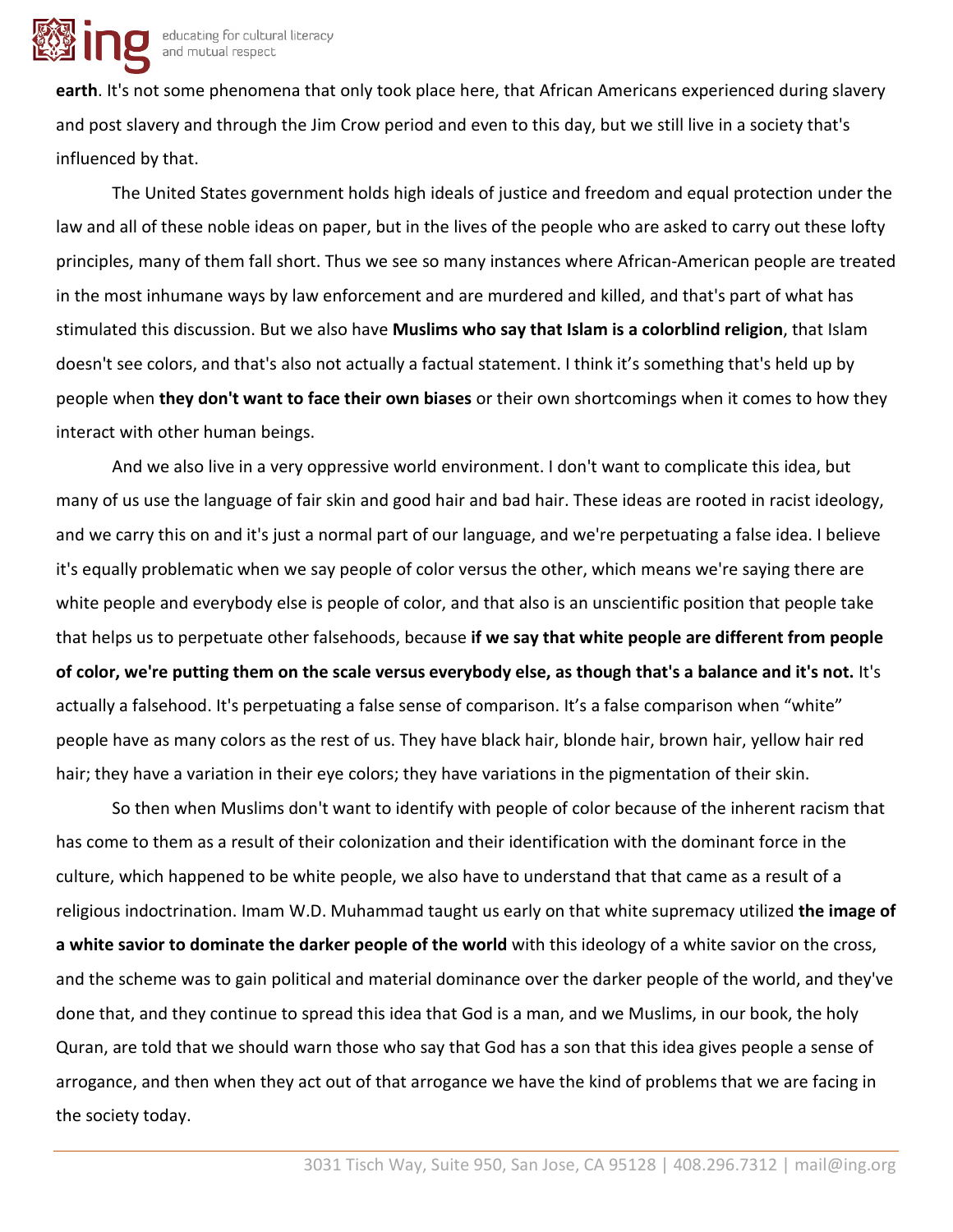

I would like to pause here and read from the same book, in Allah's name, the merciful benefactor, the merciful redeemer. Out of respect for man's creator, a message of concern by Imam W.D. Muhammad: What would happen if people would sit in churches throughout the world for centuries with the image of an African-American man as the savior of the world before them, what would this do to the minds of the world's children? What would happen to the world's children put under a figure of a particular race presented pitiable and in pain, the savior of all men? Quran chapter 3 verse 64: "Say, o people of the book, come to common terms as between us and you, that we worship none but Allah, that we associate no partners with him, that we erect not from among ourselves lords and patrons other than Allah. If then they turn back, say, you bear witness that we at least are Muslims bowing to Allah's will."

Civilized nations should want their religion to be also civilized. False worship is the worst form of oppression. We are no gods, we are only men, mortals from mortals that he, Allah, created. So it's important for us to address that, because the influence of that false idea has caused some people to try to set themselves up as lords over others. **The African-American community, Muslim community, under Imam W.D. Muhammad's leadership made a strong commitment not to allow others to set themselves up as lords over us.**

Many people question our validity as Muslims. They even question us asking, who was your sheikh? and who was your imam's sheikh? They leave a lot out of the equation. Allah blesses whom he pleases, and we are grateful that Allah blessed us to come to value and appreciate the Quran, the life of Muhammad our Prophet, *sallallahu alaihi assalam*, and gave us **the responsibility placed on us to establish our Muslim life here in America**.

We're not content to just talk about the beautiful features of Islam, how Islam is for fairness, Islam is for justice, Islam is for kindness, Islam is a religion of love, Islam is a religion of generosity. All of those ideas sound well, sound good and well, but what we need to see is **to see those in practice**, we need to see those in operation. We don't need to hear about all of the beautiful features on an automobile while it's parked in the driveway. We need to get in the vehicle that Allah has given us and drive it to our destiny. **Our destiny is to establish a model Muslim community similar to the one that was established under Muhammad the Prophet** [Arabic] in Medina, and part of our work as the Muslim community in America was learning how to civilize ourselves, because we had been treated as less than human, less than what God intended we should be treated by other human beings. So we had to go through a painful period of just getting ourselves in the right condition for education, for business, for cultural life, for social life, for establishing community life, and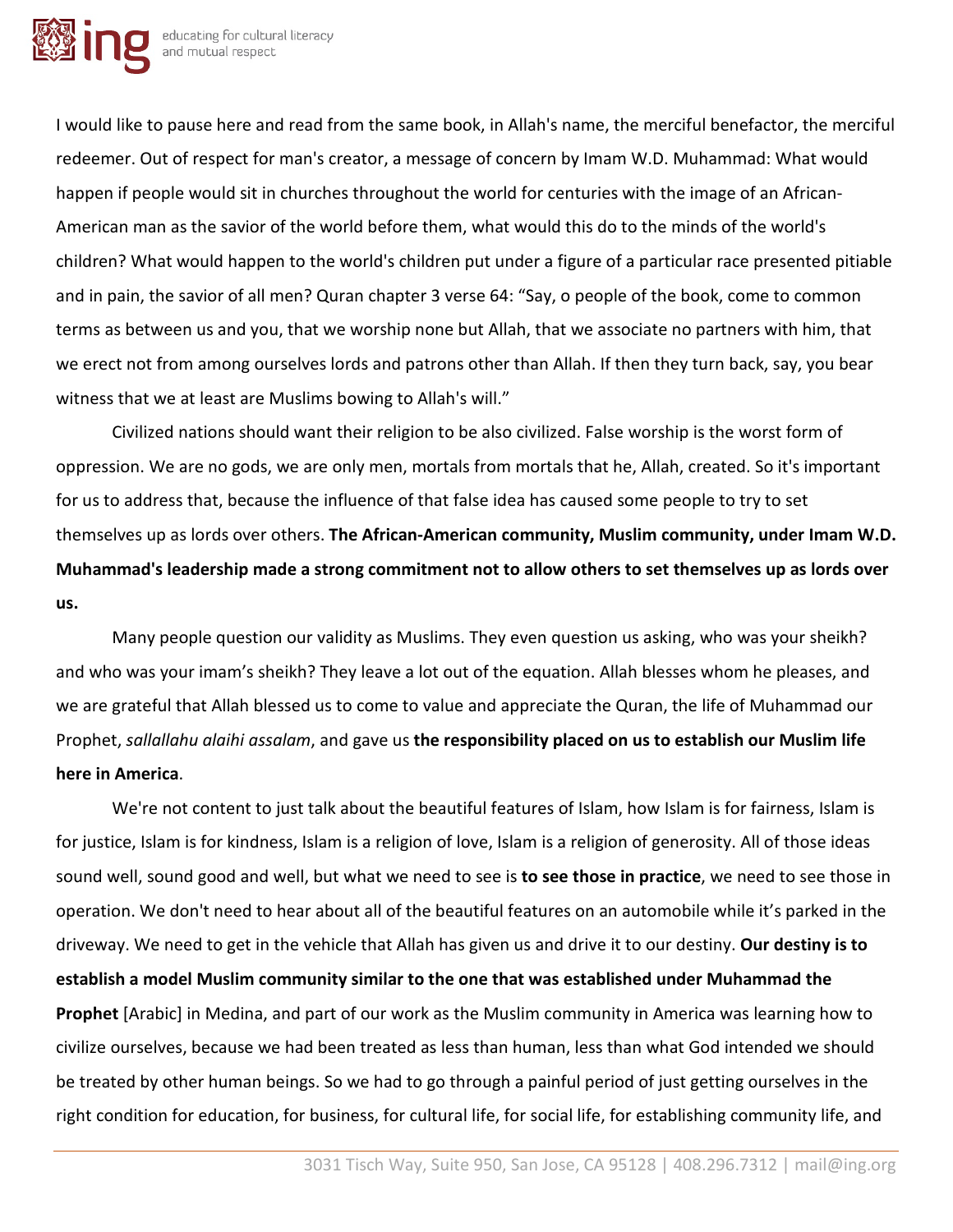

we're still in that process and we're going to do this job whether we have friends and allies or not, because we're going to be held accountable by our Lord who has given us this religion to establish the model Muslim community life in America, and we accept that challenge and we're going to need friends and allies.

However, if we have to do it by ourselves, it's okay. We're not begging people to help us or assist us, though it would be a blessing if we did have more allies, especially from those who say they believe as we believe. But we've experienced discrimination when we were in the faith of what was called Christianity. Though they said Christianity was a religion that was for all people, the most segregated place in America was the Christian churches 11 o'clock on Sunday morning. Those were the most segregated gatherings in America. There was a church for the whites and there was a church for the Blacks, and it almost seems as though that kind of parallel exists within the Muslim community. **There's the Muslim community of immigrants and then there's the indigenous community of African-Americans, though this is not a universal position. There are some interactions, there's some cooperation, there are some friendships, but it's not enough**, and part of why we're talking about this is because I'm sure that others are aware of the discrepancies that exist and we're not through with the work that we have to do to establish the life we want for ourselves and for our children and our grandchildren and our great grandchildren and for the future of Islam in this part of the world. We have a great deal of work to do and part of it is that we have come to be comfortable with our book, the Quran; we love it, we are establishing our life based upon it, and most of our teachers have been people who came from the same circumstances as we have.

Some of our students have had the good fortune of going abroad and studying in different parts of the Muslim world, but some of them have to go through a debriefing when they come back home, because some come home and are no more of any benefit to themselves or their families when they come back from being experimented on in different cultures. So we have many challenges that come up when your children go to school, when your children go off to universities and colleges, where they might encounter some experiences that affect their life from then on. So we have to be protective of our future, and we are doing our best. This is a very serious discussion.

I don't want to point the finger of blame on anyone, because I think all of us have some blameworthy characteristics that we're trying to make improvements upon, and we want Allah to bless our work and we hope that we're approaching this with sincerity, and we hope that we can bring about some changes in the language, in the way people see each other. We want to present a picture of ourselves to the world that the world can respect, and the Quran has stood us up and made us respectable. The example of our prophet Muhammad [Arabic] has given us the confidence to lead ourselves and we're going to continue in that vein.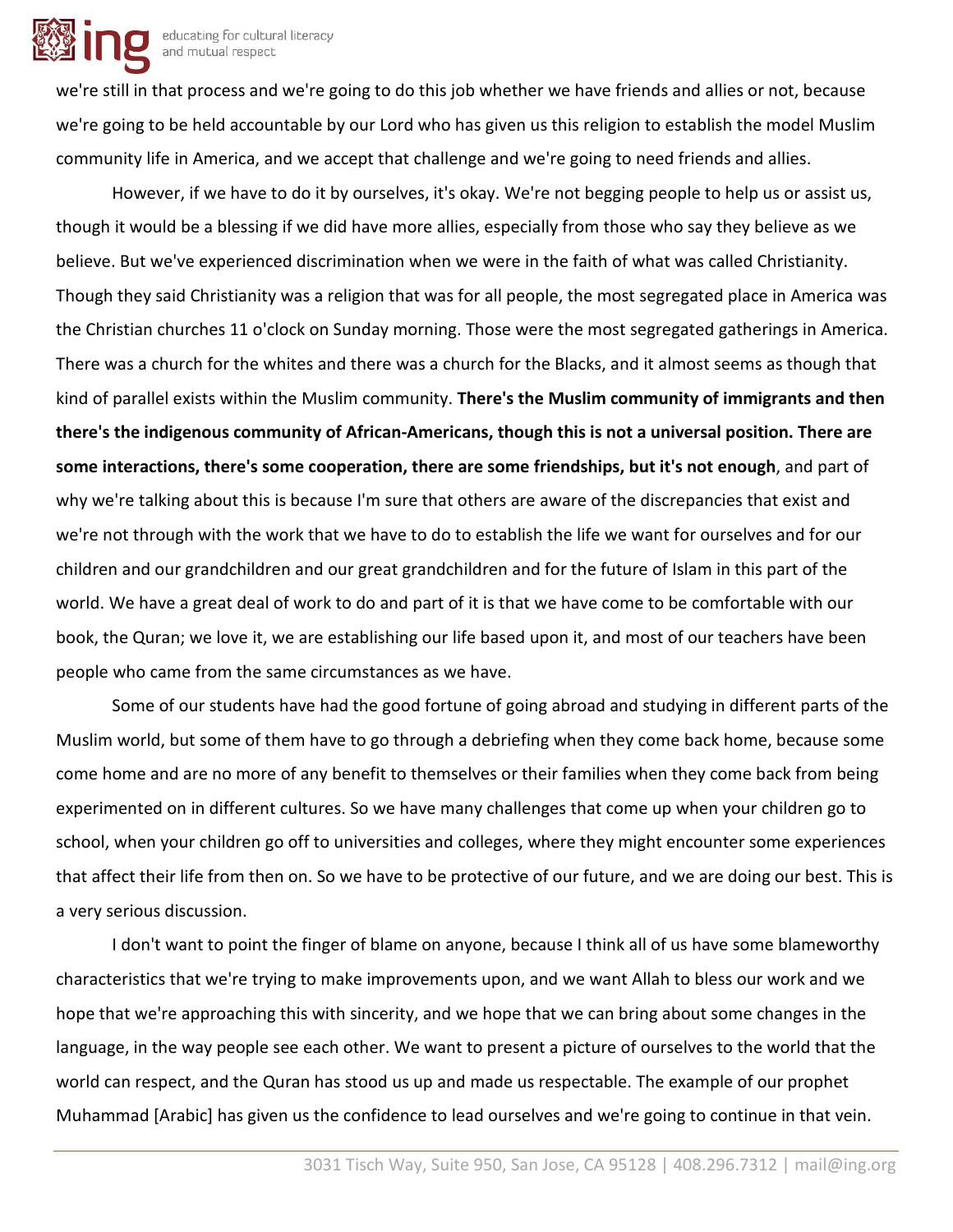educating for cultural literacy and mutual respect

Thank you, *assalamu alaikum*,

1:08:48: **Imam Muhammad Ali**: [Arabic] *Alhamdulillah*. Thank you for making us part of this esteemed group. I'm blessed to be counted among you, I'm blessed to be among you and being given the opportunity to share some perspectives. One of the things that continues to come to mind as each of us have spoken on this idea of being anti-racist is how much of this message and all of the steps and all of the call to action that we have spoken of throughout this series are so **firmly rooted in the Quranic message, in the spiritual lifestyle of the Messenger,** *sallallahu alaihi wasallam*,, and you know the Quran gives us this idea consistently, this idea of *taqwa*, which is, in the most simple meaning, consciousness or awareness, and it's something that we have to carry through to every aspect of our life. It's a spiritual mandate that, along with many other facets of human life and interaction, sometimes we neglect. This often gets neglected in the midst of culture and ritual, and essentially you often find a sort of capitalistic organization with a Muslim cherry on top that then gets washed away. But the central theme of this religion is to develop *taqwa*, and that's this idea of being aware of oneself and being aware of Allah.

The Quran presents three types of knowledge, and this is what the Islamic mystics have discussed, this is what the Sufi teachers have discussed, this is what the great teachers of African-American Muslims in the United States have discussed, and so you have this idea of [*ma'rifa*? Allah] knowing Allah, this deep knowledge of Allah which we all know about or that at least we'd like to believe we know about. We understand that, but the Quran also brings, as Dr. Jamillah mentions, this idea of *ta'arafu*, that we have been made into these different tribes, nations, male and female so that we can develop [*ma'rifa*?] of one another; and then there is this [*ma'rifa*?] of oneself, and the Quran addresses this in so many different ways, this idea of *taskia*, of digging in oneself and purifying oneself.

And so when we're talking about this anti-racism, we're talking about thinking about the ways we are interacting within our culture, what things our culture is pushing us toward. All of this is being addressed in the Quran. So my point here is to bring ourselves to this book of the Quran that we have and bringing it to life again in these moments, in every moment going forward.

We have the miracle of the African-American community, including Elijah Muhammad, including Warith D. Muhammad, whose idea was **to take this Quran and apply it socially and culturally to the lives of people**. I think in many ways we start to lose that when we only see this Quran through the lens of scholars who lived 700, 800, 900 years ago, so that if someone wants to come and understand the Quran and interpret the Quran, everyone reads what those scholars wrote, which is good; but how do you **read it through the lens of what's happening right in front of us**? One of the brothers mentioned this idea of what Dr. Sherman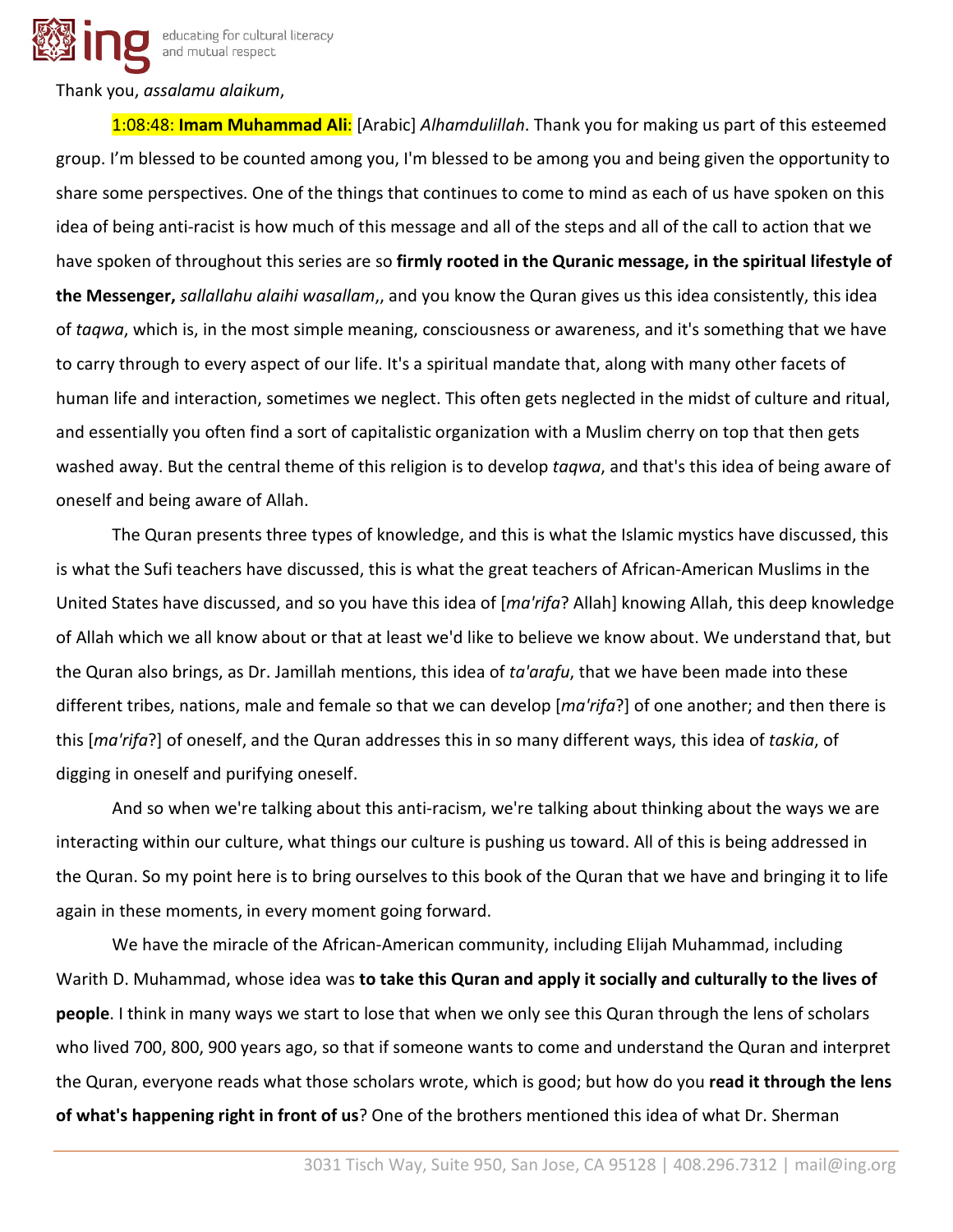

Jackson calls this aspiration towards whiteness, where you come into society, whites the top, Blacks at the bottom. You're in the middle, so you naturally distance yourself from those people and aspire to be like those people who have dominated, who have colonized and so on and so forth, taking their values. But the Quran addresses this: [Arabic] **don't allow your hearts to lean towards the oppressors**, those who have been oppressing others, lest you be touched with the fire and you have no protector, no guardian, other than Allah, and no one else will help you. And so this whole idea of upward mobility and of looking who's on top and sort acculturating yourself to their values, the Quran deals with that.

Another thing that the Quran addresses and what the teachings of the prophet address is just this [? *dunya*], this love of the world, **this worldliness that is baked into our psychology** and baked into the capitalist society where sometimes it's not directly related to being racist, and this is why people get offended very easily when someone says they're racist, because most people are not intentionally racist; but **most people are intentionally aspiring towards ideas of prosperity and success and upward mobility, which in the American context are all tied to race**. There's no escaping that, and if we haven't laid the foundation for us to be able to see that up until now, we have a lot of work to do. And when we're given that charge of being racist or promoting racist ideas or falling into the trap of racialized thinking, the sort of sensitivity with which we respond is also born out of **a disposition that the Quran continually tries to address**.

One thing that I'd like to mention a lot to people, especially to students and to people who I work with in multi-faith settings, is the way in which Allah makes us as Muslims say in every prayer that we do: Oh Allah, guide us on the straight path. This is a consistent quranic call to us as human beings never to get complacent, never to think that we have already "arrived." And **when we incorporate this disposition in our life we can hear criticism**, we can hear someone say, Oh what you're doing is not right, what you're doing is insensitive, what you're saying is insensitive. The Quran tells us, don't sanctify yourself. Allah is the one who knows who is sanctified. We are in that place of, Oh Allah, guide us on the straight path. We're always in that place, and we should always be in that place, and so if we want to overcome these spiritual diseases, we have to remain in that place. And so when we hear those things that make us uncomfortable, we have to be ready to take on those things and understand that it's not new.

I see people post things like "Islam ended racism" and so forth, and I always respond, No, Islam didn't end racism. Racism is a human disease**. Islam offered the solution, and it's up to human beings to end racism.**  This was something the Prophet faced in his own community. This is something the community faced after the death of the Prophet. This is something in the Muslim world that helped the Abbasids to come to power, because they were able to mobilize people against this idea of Arab supremacy; they were able to get support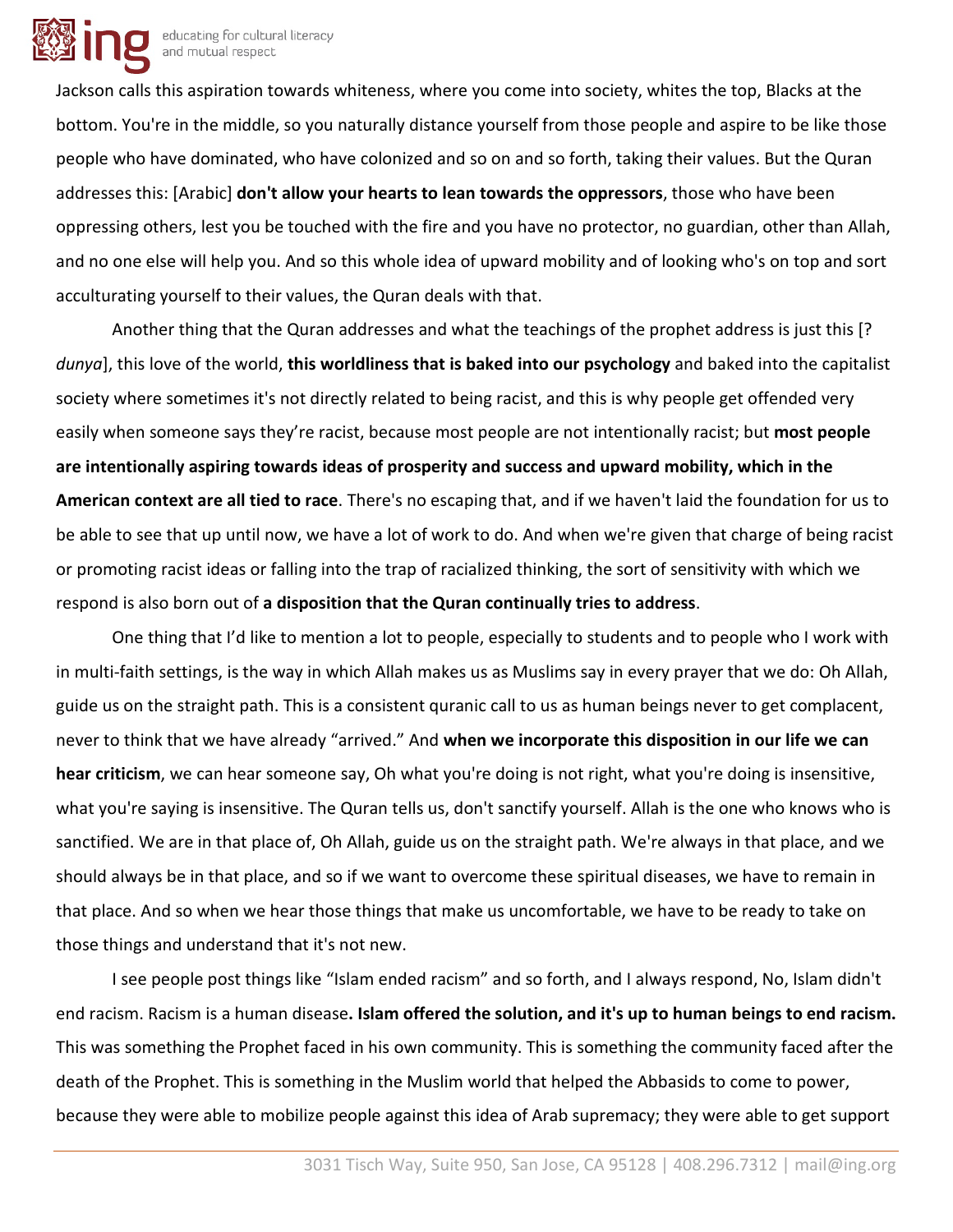

from the Persians and the North Africans and others to overthrow the Umayyads, because the Umayyads were in a sense Arab supremacists. So these things are not new. The Prophet had companions who were Black who wanted to get married, but no one would marry anyone to them, and so the Prophet would have to come to the person's house and say, Do you not want *janna*?

These things are in our tradition, yet sometimes we have this very idealistic understanding that all the people back then were blemish free. No, this was a continuing process of purification that we as Muslims continue to have the responsibility to undergo, to aspire towards the ideals of Islam. We're not there yet, so we have to be forward thinking and not thinking backwards as if the best were behind us. The best should be ahead of us, we should be striving for something better than what we've experienced, It's a challenge, it's difficult, it's supposed to be difficult, and the Quran tells us it's supposed to be difficult: "Does man think that he will be able to say I believe and not be tested?"

*Fitna* in Arabic is that process of extracting the impurities from metal until you get gold, which requires in many cases heating to extreme temperatures, and so the Quran gives us an idea of jihad, of striving against ourselves. It has been my experience, having grown up learning the Quran and then studying psychology and then studying counseling and chaplaincy and so on, that as I continue to read and to learn all of these ideas about human nature, about the way human beings think about anti-racism and other things, the Quran keeps coming up, making me exclaim,, wow, I didn't even see that, I didn't see that Allah is already telling us these things that people needed many years of research to conclude--and Allah gave us that in the Quran. I think that we fail to see that because sometimes **our religious practice is so divorced from that spirit of selfpurification and communal purification**, and we're striving to feel better than other people, just as sometimes race raises the badge you wear to feel better than other people. Religion becomes that, and when it becomes that, it's easy to fall into racism, because the faith and the spirituality are not in the right place.

So in short, what I'm representing is this idea of **bringing the Quran and the message of the Prophet to life**, thinking progressively about applying these lessons to our lives, applying them to the realities in front of us. Allah has given us all of this. Allah made prophet Musa, a black man fighting against a huge system of oppression, the most mentioned name in the Quran for a reason. It's not. a coincidence. And so we should be able to start to see ourselves in these stories, and when we see ourselves in these stories, we can read these verses, **we can re as an anti-racist manual, as an anti-oppression manual**, and we'll find that Allah has put everything that we need in front of us and within us.

1:23:55: **Maha**: Thank you, Muhammad, that was absolutely beautiful, and it was good that we had you last because I think that you touched on a lot of the points that were made earlier plus some. We're now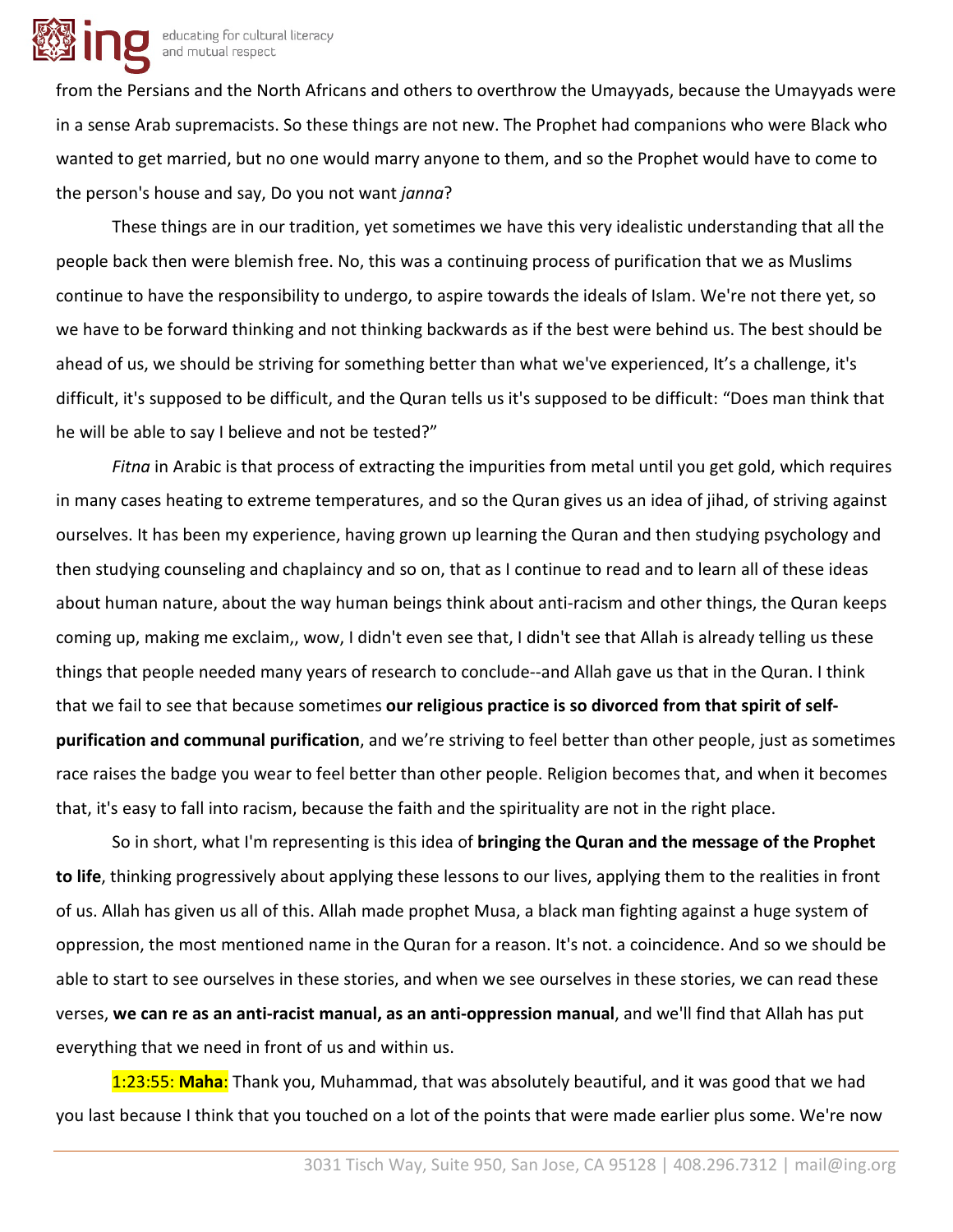

going to turn our attention to three ING staff people who are not Black Americans. Ameena Jandali is part India-Pakistani and white American, Ishaq is Indian and Rahimeh Ramezany is part white and part Iranian, or Persian, I should say. So we're going to hear from their perspective on what we need to do to counter anti-Black racism. We're going to start with you, Ameena, first, and Ameena is, for those of you that may not already know this, one of the ING founding members, and she's the Content Manager. Following her will be Ishaq Pathan, who is the ING Bay Area Director, and then we'll close with Rahimeh Ramezany, who's the ING Program Manager, and all of these people were actually involved in putting this series together, so I want to acknowledge them for that and thank them so much for their effort in in making this. So Ameena, let's go ahead and start with you.

1:25:19: **Ameena**: Thank you so much for all the beautiful knowledge and sharing. As someone who has worked on this topic and found it both distressing and fascinating, I think the first thing immigrants should do is to **learn about African American history** – especially immigrants who may have not studied this dark chapter in American history which is still with us today. Without knowledge of this history, unfortunately, many immigrants buy into **the unjust perception, which many immigrants have, that African Americans are somehow at fault for their own oppression** or that immigrants' success is due solely to their own hard work.

Muslim history did not start with the 1965 Immigration Act. Muslim history in the US - our history begins with African American Muslims; as immigrants we often overlook this critical piece of history and only emphasize the history of immigrants, which at the earliest begins in the late 1800s, compared to African Muslims in the Americas, the earliest of whom date as early as the 1500s, with many of the documented stories in the 1700s with names such as Ayyub ibn Sulayman (1701-1773); Yarro Mahmud (1736-1823); and Abdul Rahman Ibrahim Sori (1762-1829). My son is taking a class in college right now, reading the first book written about these early Muslim Americans who continued practicing Islam in the face of great odds and adversity; it is called *Servants of Allah* by Sylviane Diouf. I am hoping that these stories will give him and other young Muslims who often struggle with their faith a newfound pride in their Muslim American identity.

It is also incumbent upon us as immigrants to give credit where credit is due. Immigrant history is not only much more recent than that of African Americans, but, like immigration today, is a story of outsiders becoming part of this nation, whereas the history of African Muslims in the US is that of people who have been Americans for generations. They are also leaders in the fight for human and civil rights. As has been stated repeatedly, **all minorities, Muslims included, owe a debt of gratitude to the civil rights struggle of our African American brothers and sisters** which paved the way for subsequent struggles by other marginalized groups. Immigrant Muslims who found out on 9/11 that they are not as welcome in this country as they had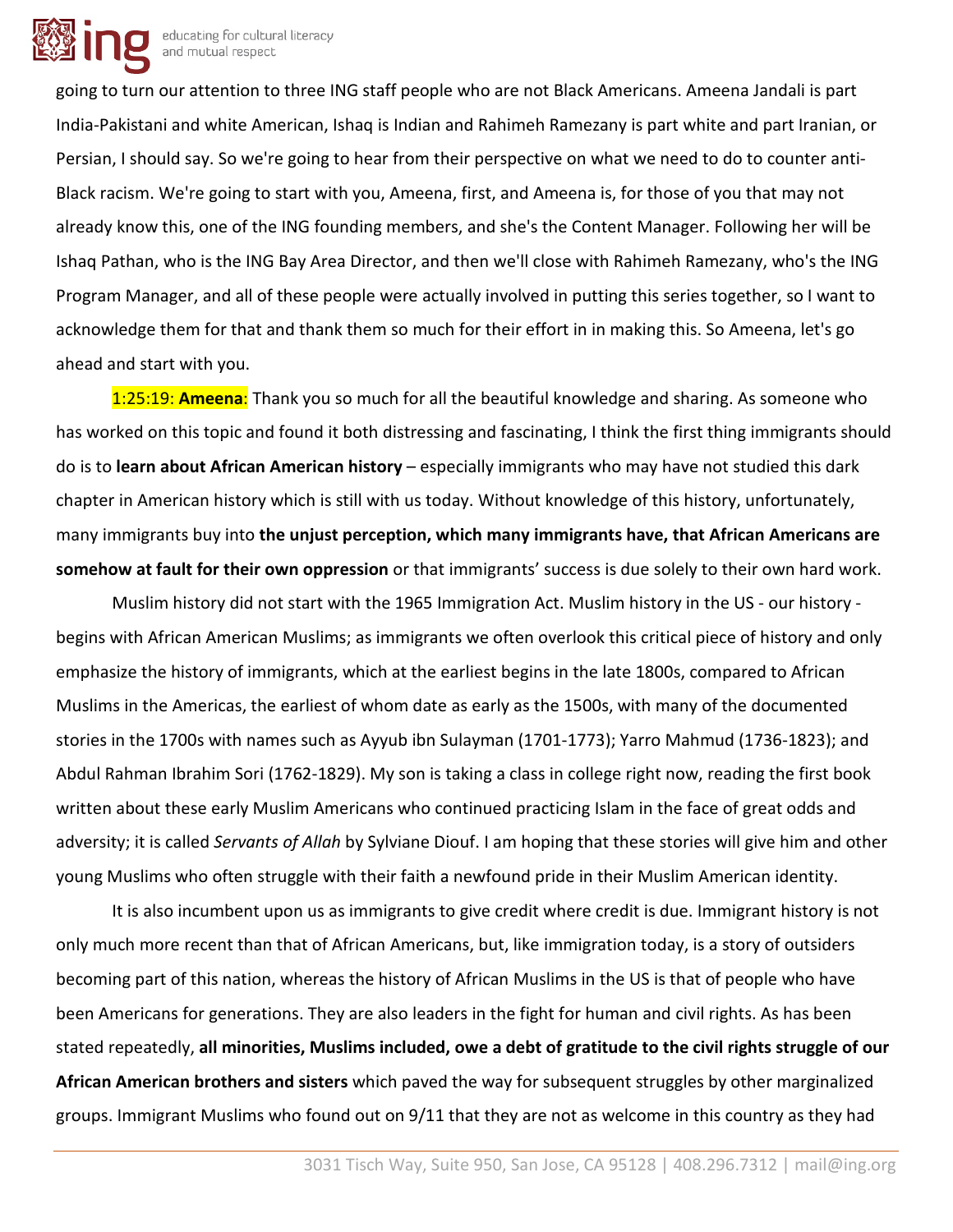

previously thought can find both inspiration and strategies from those who have been doing it the longest in this country; all struggles for justice locally, nationally, and globally are connected despite the different players. One cannot claim to care about the plight of Muslims overseas while ignoring the grave injustices in our own backyard. African Americans are therefore our leaders in this ongoing struggle for justice and equality in the US, without whom we are all amateurs. Unlike most of us immigrants or children or grandchildren of immigrants, they have been in the US for generations and are therefore completely and authentically American without some of the hang-ups of immigrants who are trying hard to fit in.

**So, first, with humility and curiosity learn about this history through the many books and webinars out there, and second, learn about your African American Muslim brothers and sisters in your own community.** While I grew up in a small university town where nearly all the Muslims were immigrants, I have been blessed to live near a vibrant African American Muslim community in Oakland. It is incumbent on us, as the Quran verse emphasizes--**Allah made us in different nations and tribes –** *li-ta-arafu* **– literally, to get to know one another.** We can choose to stick with our cultural or linguistic group and claim to believe in the unity of all Muslims, but this verse is telling us that if we do that we are not upholding the very reason for God's creation of humans in all their diversity. We can learn so much from each other if we just make the intention and effort.

It is a shame that Muslims only embrace their African American brothers and sisters when they are famous imams or celebrities or politicians at fancy dinners in luxury hotels. This is not our prophetic tradition. Nor should we interact based on any kind of religious or other superiority because, as we know from the *hadith*, the one who struggles when reading the Quran gets the greater reward. So *inshallah* once the mosques re-open and we can once again stand shoulder to shoulder with each other, **make it a point to visit an African American mosque** or attend the Unity Eid in the East Bay, which by the way is the only Eid that I know of in the Bay Area where the food and entertainment is free!

Lastly, while it is painful to face our own shortcomings, including the fact that we all have racism in one form or the other, the first step we need to take to do the hard work of actually countering racism and working to end it is to recognize that racism is a type of arrogance. **Instead of wasting time and effort to deny it, exert the same effort to counter it**, beginning with yourself and then expanding to you friends and family, and actively challenge racism when you see or hear it. Only when we do the hard work can we quote the *hadith* and *ayat* about racism which we all love to cite: "O humankind, We have created you from a male and a female, and We made you races and tribes for you to get to know each other. The most noble of you in the sight of God are those of you who are most conscientious. And God is omniscient, fully aware." (Qur'an, 49:13)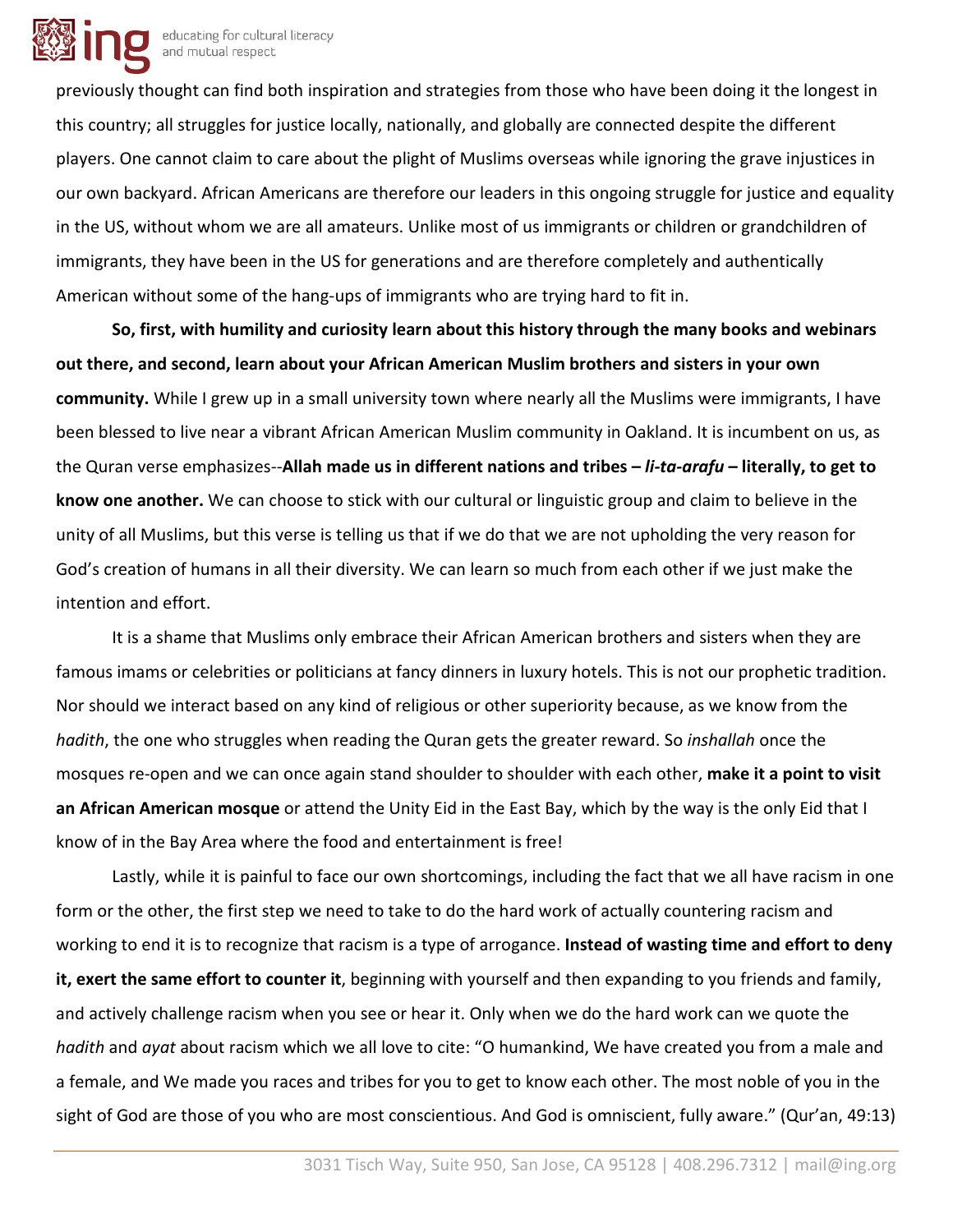

"And among His Signs is the creation of the heavens and the earth, and the difference of your languages and colors. Verily, in that are indeed signs for men of sound knowledge." (30:22)

1:31:50 **Ishaq**: Thank you to Maha and Ameena and to everyone on the ING staff as well as to all our speakers so far who have put all their time and energy into pulling this series together. As a non-Black Muslim, I can say first hand that I appreciate your time and preparation on this important topic. When thinking about racism, it's important to get the framing right. **Anti-Black racism in the Muslim community is not an issue concerning Black Muslims, but rather an issue concerning us as non-Black Muslims.** In short, it is our problem. And we need to be at the forefront of addressing it. In addition to implementing the calls that my fellow panelists have discussed, I want to call us to recognize the unique access we are given to convey the message of anti-racism as non-Black Muslims. On the previous webinar in our series, a few of our African American leaders discussed their experiences with racism in the Bay Area. The problem is even more pervasive when thinking about racist attitudes that may be expressed in passing or behind closed doors where Black Muslims may not be present. Think about the relative at the holiday dinner table. Or the friend at the party who raps using the n-word. Usually, because these are close friends of ours, or everything is said in good fun, we may be hesitant to engage because doing so is viewed as creating an uncomfortable situation and breaking the peace that would otherwise exist. But the reality is that when someone pushes forward a view or an idea that is harmful to a community, the peace is already broken. The level of comfort that should be there is gone. Just as it would make an African American uncomfortable if they were present to hear those comments, we, as non-African Americans, should feel that same level of discomfort and take action against it.

It's also common to write off our friends or those in our circle by saying, "that's just Mohammed, he always says things like that," but doing so is accepting that behavior and ultimately allowing it to continue. Therefore, I urge us all to take the information that we are hearing from our Black Muslim friends and convey it to those who need it most, no matter how close or far they are from us, which includes ourselves, our family and our friends. Challenging anti-Black racism has both short-term and long-term positive effects. In the short term, we are helping to avoid putting Black Muslims in our circles into uncomfortable positions. In the long term, we are working **to eradicate in ourselves and in our society this spiritual disease**.

1:35:53 **Rahimeh**: *Salaam alaikum* to our Muslim audience, and greetings of peace to all. Before I begin, I would like to express my deep gratitude to Imams Zaid Shakir, Faheem Shuaibe, Abu Qadir Al-Amin, and Muhammad Ali, and Drs. Jamillah Karim and Mansa Bilal King. I know with certainty that my heart is not the only one that has been moved beyond expression by your words this evening. Thank you. This is a very important conversation to have, and I am very glad the Muslim community has gotten to a point where we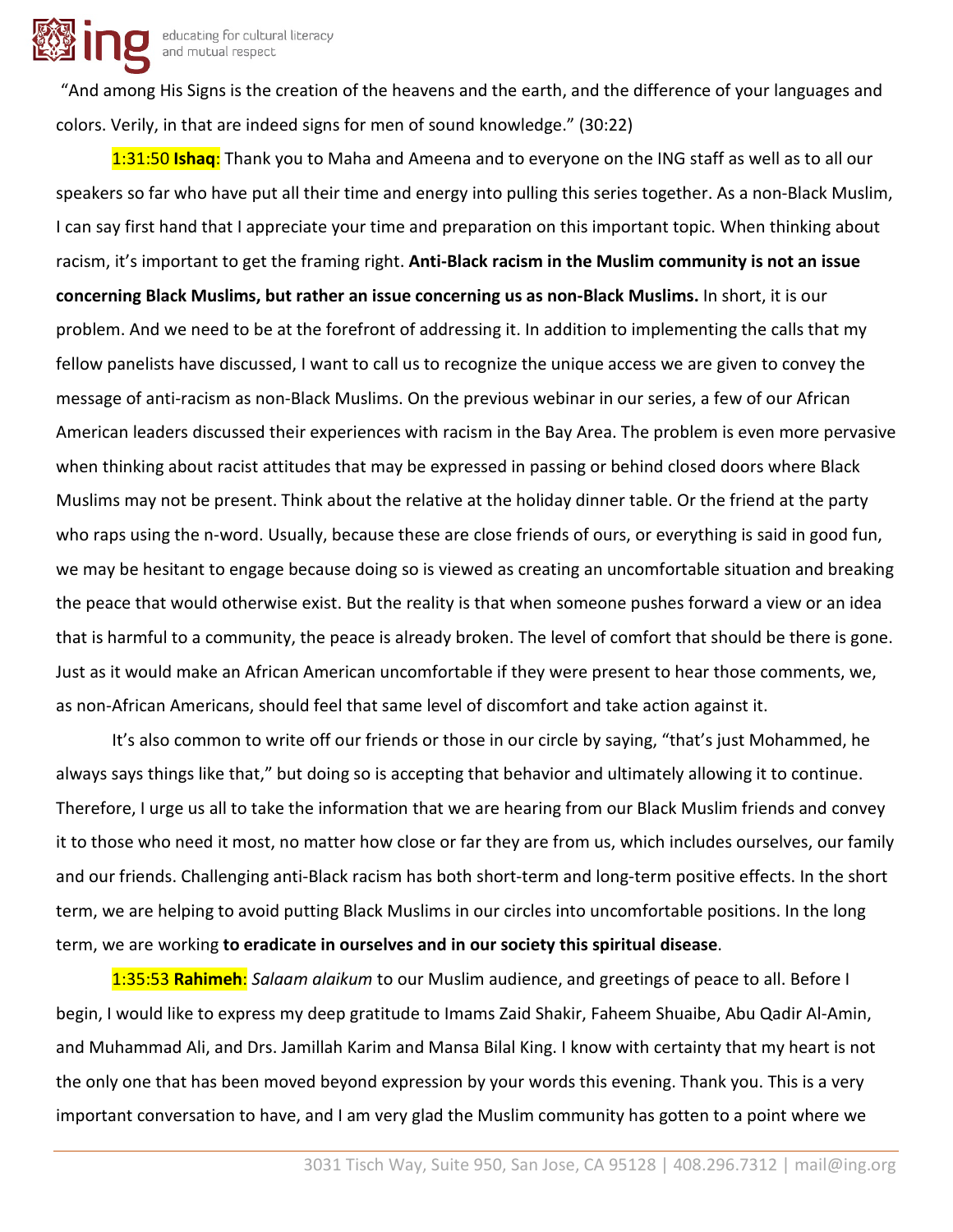

can openly discuss the anti-Black racism that exists in our communities.

To culturally situate myself and where I am speaking from: I am half White and half Iranian, making me multiethnic, but I identify as White racially because of how I was socialized growing up. I come to this conversation as both a person who has a certain amount of white privilege inherited from my White ancestors, but also as the daughter of a non-White immigrant.

These last months have been eye opening for me because, like many others, I didn't realize quite how distinctly I viewed the issue of anti-Black racism as a Black/White issue. **There are a lot of non-Black POC who have not been included in analyses on racism**, and it is well past time that we do so, in order to have **an intersectional and nuanced understanding of the challenges that face us**. There are plentiful resources, exercises, and dialogue guides that discuss how White folks can learn about their privilege, the active role they need to play in dismantling white supremacy, and how to identify and work through the problematic internal, social, and systematic norms Whiteness perpetuates. However, there aren't nearly as many guides on how non-Black POC can address their own anti-Blackness that also take into account the very real disadvantages they have faced as POC and as Muslims living in the West.

When Muslim POC have their racism checked, they counter with very real examples of discrimination and cruelty that they have faced while trying to make a better life for themselves and their families. How have we enjoyed racial privileges, they may ask, when we are forced to change our names to find employment, to endure taunting and bullying from grade school to our professional offices? When co-workers, friends, and our neighbors sometimes support and encourage wars against lands that are home to many of our loved ones and support legislation that prevents us from seeing them and sharing our life's beautiful moments?

All this is true, but still it is also true that **Muslim POC experience privileges a level up from our African American sisters and brothers**. One experience does not cancel the other out. This issue requires a yes/and mindset. If you have gotten to this point in our webinar series, then you know how racism works in the United States, and we should all understand that anti-Black racism is widely prevalent in U.S. culture and always has been. We are not immune from absorbing this from the non-Muslim communities around us, and it is also a lie to think we did not have anti-Black racism in our communities back in our homelands.

So what can we do? That is what we are here in today's webinar to discuss. My contribution to add to the insightful calls to action already shared by my fellow panelists is for those who wish to interrupt the racism they witness in their families, community centers, or friend gatherings. In Islam and in many ethnic cultures that Muslims come from, the kind of 'calling out' that happens in other cultures is not considered appropriate behavior, especially if you are speaking to an elder in your family or someone who will not take direct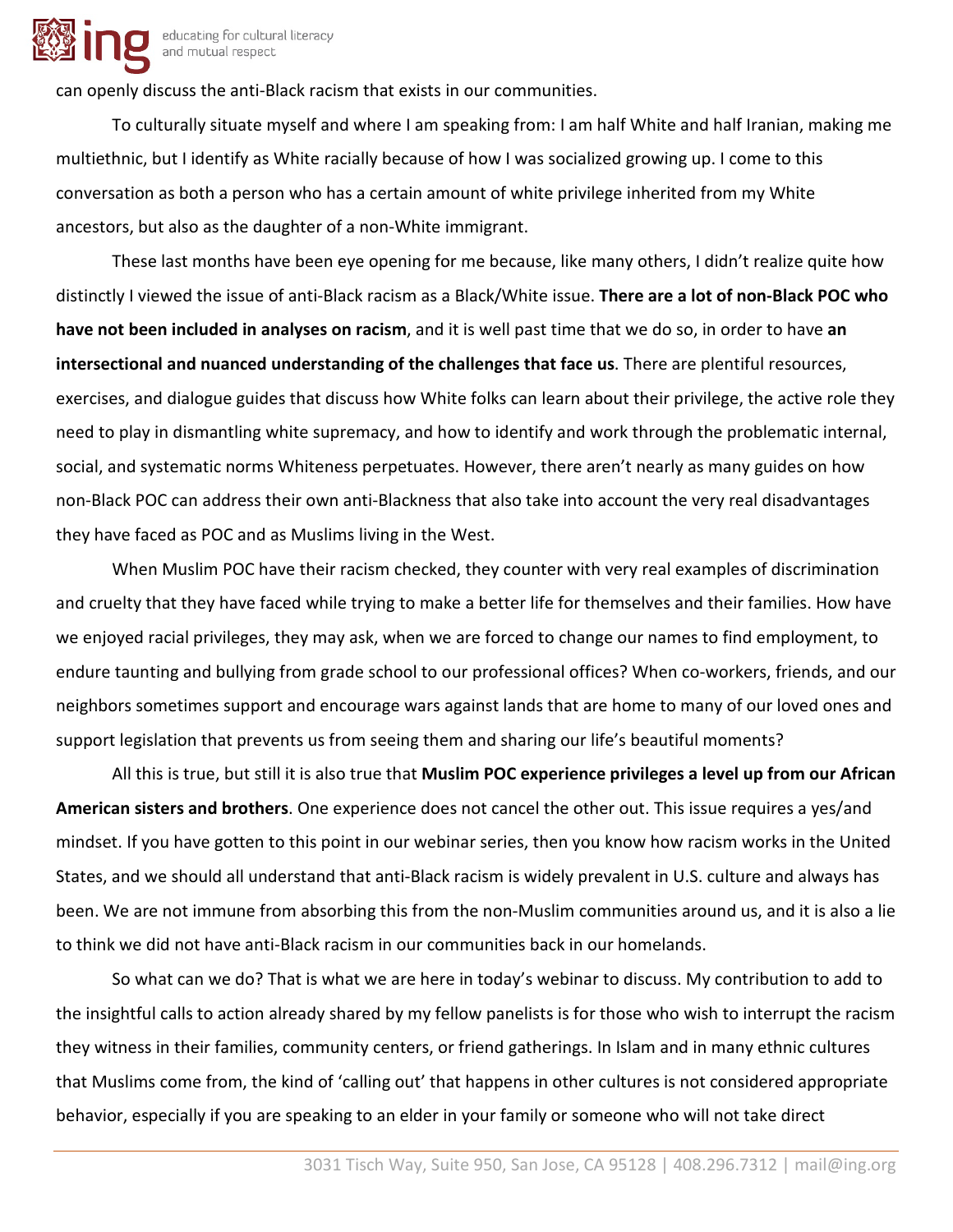

feedback well. What I suggest instead is **a more indirect approach, where you make opportunities to have dialogue with individuals about anti-Black racism and educate them about the history of racism in your ethnic culture and in the United States, and what current African American Muslims are experiencing in our own communities.** Do not wait for the topic to come up, but actively engage those within your circle of influence on these subjects, continue to learn and address your own internalized anti-Black racism, and share your learnings as time goes on. When you frame the conversation as sharing an interesting topic you are learning about and doing the work to correct your own implicit biases, your audience is much less likely to feel defensive and you will be able to sustain these conversations over long periods of time, resulting in the transformative change we all wish to see in our communities, inshallah.

1:40:47: **Maha:** Thank you so much, Rahimeh. I'll just go ahead and open it up for a discussion among the speakers, if any of you want to respond to remarks that have been made by any of the speakers or want to add anything that you missed the first time.

1:41:37: **Imam Zaid**: I'll start by saying I'd like to thank all of the panelists as well as the ING personnel for really speaking in such powerful and meaningful and enlightening ways. It's a great honor and pleasure to listen to all of you because I've certainly benefited tremendously from the diversity of thought, the profundity of human dignity that you all conveyed, and the honesty. So may Allah continue to bless everyone and all of the work that you do in your various areas, and if we can help in any way let us know.

1:42:35: **Maha**: You know, I wanted to actually speak to Zaytuna College. It's one of the few Muslim institutions where I really feel there's tremendous amount of diversity in its staff, in the scholars that are teaching the students and in the employees and in the student body as well. But that's maybe the subject of another webinar. Before we close, we're going to put up a slide that will share suggestions for other webinars that are coming up: one by Muslim ARC and another one that Dr. Jamillah Karim is involved in, that we really encourage people to attend, but any other thoughts that people have?

1:43:34: **Imam Faheem**: Okay, actually I just want to mention a couple of books that should look into. One of them is by Isabel Wilkerson that came out last month: *Caste: The Origins of Our Discontents*. Also an older book from a very public writer, Malcolm Gladwell's book *Outliers.* And I'm thinking in context of what Dr. Jamillah had brought to us about that. There's a community called Rosetto that Gladwell writes about, saying they were outliers in terms of their health and all the other things that were there that couldn't be explained by traditional measures, and the bottom line is that they really lived in the way and upon the values that Islam calls to. So I think people should see that, and also look at the robbers' cave experiment. You can find it on YouTube. It's about what's called the contact hypothesis [that personal contact between people of different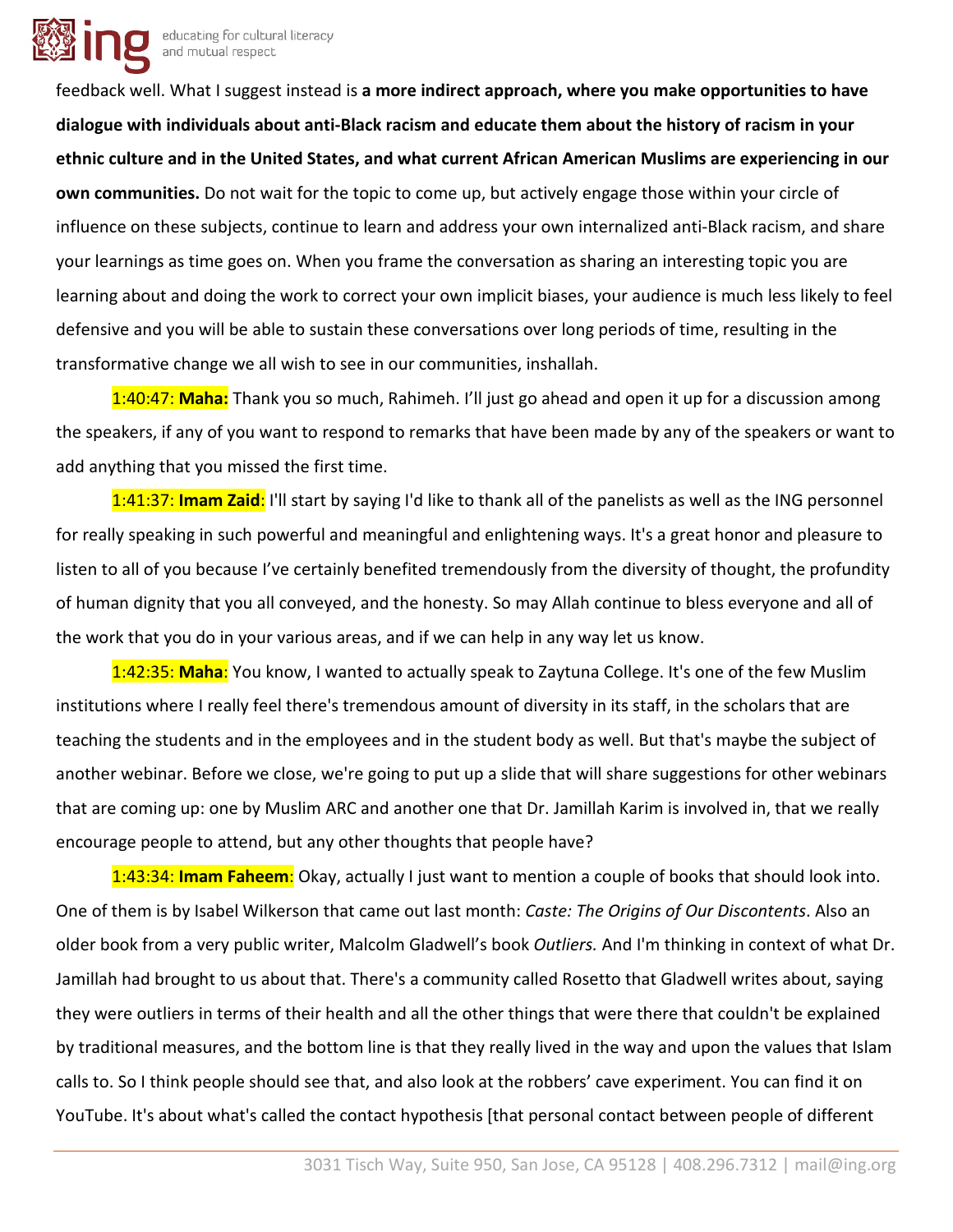

groups effectively reduces intergroup prejudice and hostility]. A Harvard-trained psychologist named Muzaffar Sherif conducted it. He was from Turkey so I'm going jump out there and say he's a Muslim. So as I listened to what Dr. Jamillah was saying, I realized the whole contact hypothesis had everything to do with [Arabic] getting to know one another. I won't go on further, but the point is that the robber's cave experiment was deliberately structured to create conflict and then to see if that contact hypothesis could be used to reduce and eliminate the conflict—and it did. This is very important, because the point is that, as Imam Muhammad Ali was saying, **Allah has already revealed what we need but sometimes we're just not aware of it.** Allah has given us the abstractions, he's given us the quote-unquote truth that researchers with their hypotheses spend a lot of time experimenting to reach--if they're blessed. So I'm saying that we should look at some of these sources, at the Quran and the work of these researchers, for actions that can actually be taken from a personal point of view that will enable us in our own individual space to operate and apply some of these principles that have been revealed in the Quran and supported by research and experimentation.

1:47:25 **Imam Zaid**: Imam Faheem, you reminded me in terms of outliers **what power we have when we act as Muslims**. If you look at global COVID-19 statistics, the country that's done the best with the virus is New Zealand, Number two in the entire world is Senegal. It's an outlier. Senegal has seven doctors to every 100,000 people. But the 16 million people of Senegal have only had 284 deaths and 14,000 cases since March. In the U.S., there are about 50,000 cases a day. There's a study of Senegal's dealing with the virus, it didn't say "Islam" but it did say their culture is such that **they would never have a second thought about something like wearing a mask because their culture teaches them to prioritize others**, and so, in that culture, if I need to wear a mask to prevent someone from catching something so that I don't expose people, I'm going to wear a mask unhesitatingly. And there are other cultural realities and rules in Islam that put them in that position to be the second most effective country on earth despite the very--for lack of a better word--thin resource base. And so **when we practice our religion it empowers us to do things that some people might deem impossible**.

I think people who understand Islam understand that potential, and for that reason Arnold Toynbee, arguably the greatest historian of the 20th century, said that Islam can solve the race problem, and he also identified racism as a spiritual disease. And so as we approach it I think one way **we have to look at racism**, in addition to all of the ways that were discussed today, is **as a spiritual disease amenable to a spiritual cure**, and that cure lies when we elevate ourselves above what the world has made us--the world has made us racist to a greater or lesser extent, and we can rise above that because we cultivate our spirit; and our spirit is not of the stuff of the world, it's not of material stuff that, for example, Marxism or atheism reduces us to.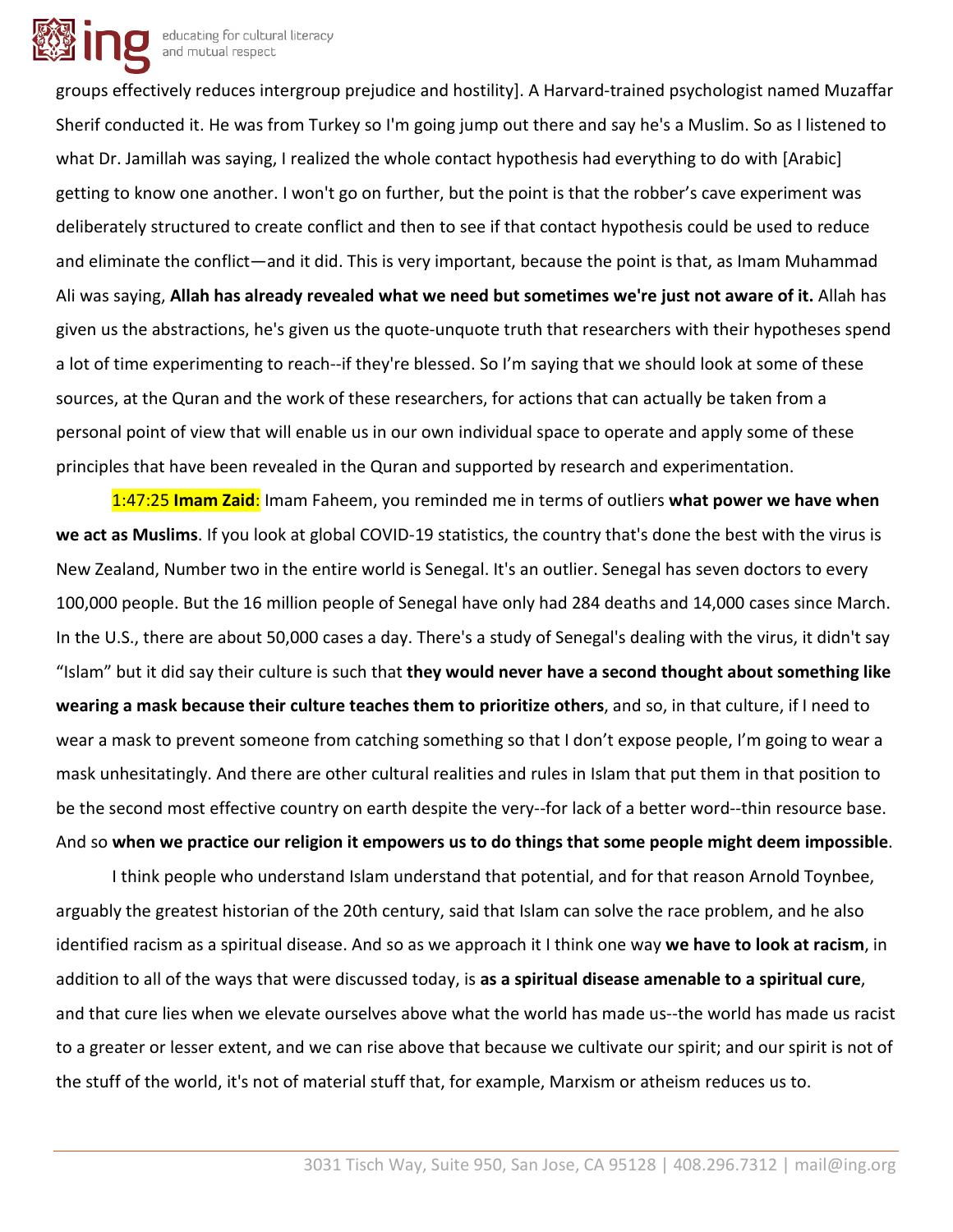educating for cultural literacy and mutual respect

#### 1:50:36. **Maha**: Anyone else? Dr. Jamillah?

1:50:42: **Dr. Jamillah**: So indeed as Muslims we have a lot of potential and there's proof in our book; as Imam Muhammad said, we already have the manual and we also have the example of our beloved Prophet's voice and there's also sociological proof. And I'm thinking about what Imam Faheem mentioned. I especially liked his words that we had to get out of our own space and into a new space, and that just reminded me of some of the language that I used in my book. I talked about our communities being made up of ethnic Muslim spaces and so, practically, that was the way for me to talk about how you have African-American Black Muslim spaces, Desi Muslim spaces, Arab spaces, or mixtures, and so a lot of what I was showing was that **even though we have these divides we also have these moments where we're crossing these ethnic Muslim spaces**. So even though they are ethnic Muslim spaces, they are all Muslim spaces, and you see people crossing ethnic lines, for example, at a majority white university where there's the MSA and so people are going to come to the MSA because everyone's looking for that kind of socialization, and that's going to bring us together; or if you're fighting Islamophobia, as I referred to in my passage, people are going to come together; or when we all wear hijab and notice each other on the campus, we come together. So I was talking about just really thinking about those spaces and then being deliberate about moving across them.

Lastly I'll just mention one that really stood out to me, the immense IMAN space in Chicago, the Inner City Muslim Action Network space. I was doing research when IMAN wasn't as popular as it is today--that was 20 years ago-- but what always struck me was the way that Rami Nashashibi decided to live in the inner city, so not only was his organization there but he actually lived there, and that was always a way to strike up a conversation and ask ourselves: **to what lengths will we actually go to, again, move out of our old spaces, to resist our privilege, to send our children to school with Black children**; and a lot of people just are not willing to do that. But it was just good to be able to engage and ask that question and then inspire people to make those kinds of moves, even if not as radical or as profound as actually living in a black neighborhood. But I really think that's the only way we're going to really make change. Our movements and actions really have to be radical, they really do, because, again, the racism is just so pervasive.

1:54:05: **Maha**: Thank you, Dr. Jamillah. Anyone else want to jump in and add anything before we put up the slide for what next for people?

1:54:13: **Dr. Bilal**: I wanted to add just a little bit supporting Dr. Jamillah's point. She uses the word radical, which I think is appropriate. It's the way that we as Muslims have to think. Those who have thought that way in our history are people who transform societies. And I think there is a push, just as you find in the Quran from Pharaoh, to identify anything that does not fit with the current structure and does not support the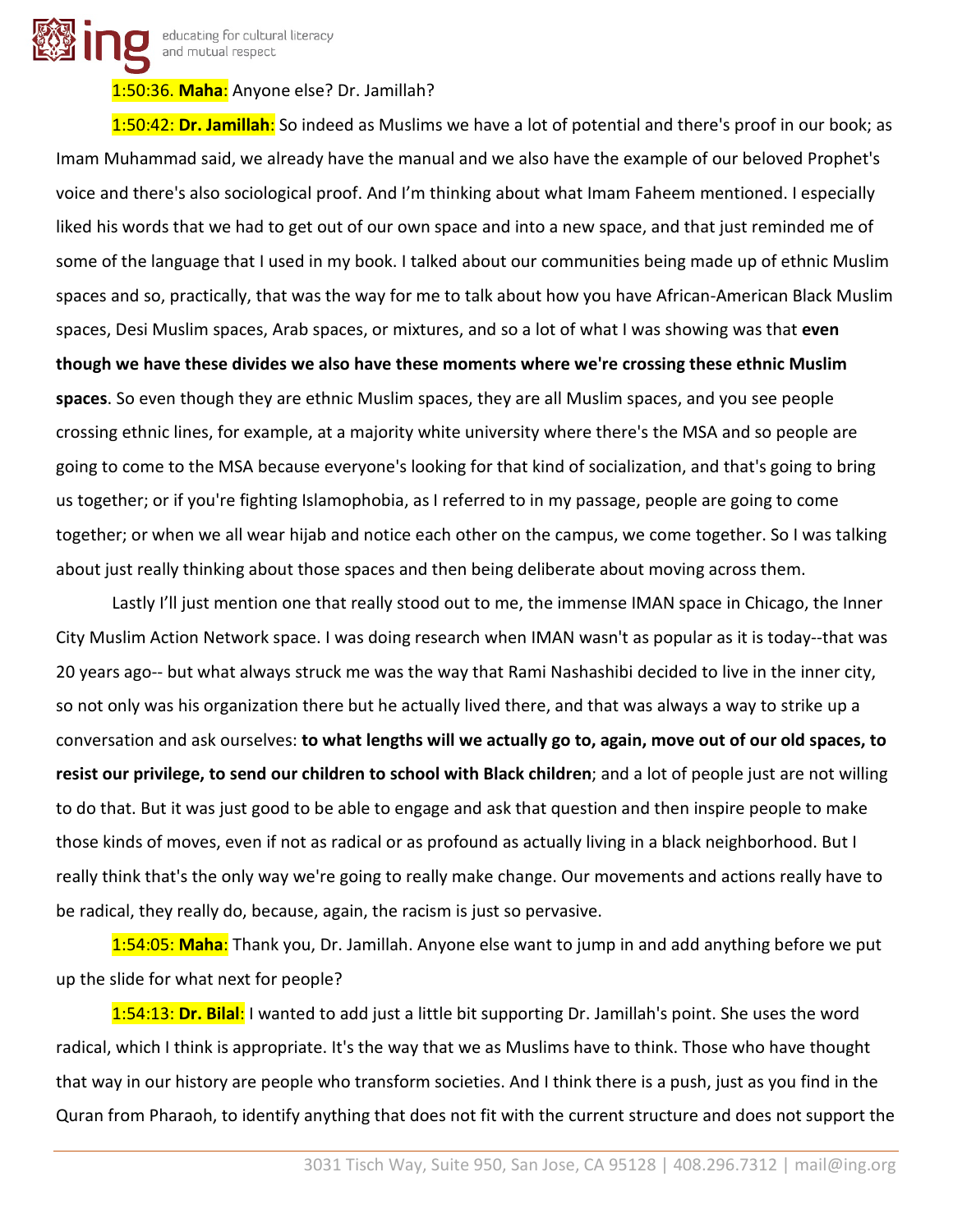

current structure as a threat to people's sense of comfort. But **it is exactly that radical thought in that radical movement, that radical love, that transforms society.** The community of the Prophet would not have worked if people weren't willing to leave their homes, to live in a room with someone that they just met, to share houses or split their houses in half to host the *muhajirun*. A society is built through this sense of solidarity. We can't think that we are going to fix problems in this country by raising money and throwing money at things. If we are going to be a truly Islamic community that's going to transform this society towards Islam, we have to have solidarity, we do have to be willing to live together, to be uncomfortable together and grow from that point. When I was a teenager, I heard a motivational speaker, I forget his name, but he said something that I always remember: everyone wants the glory, but very few want to live the story. So we look at all these great people at their end point, but all of the hardship and ache and pain that it took to get to that point is set aside. We as Muslims, if we want to have that prophetic community, we have to somehow be willing to live the story, and that's the only way, that is the radical way, towards what we're looking for as a community

1:57:27: **Maha**: That's beautiful.

**Imam Zaid**: I wanted to address something quickly that Ameena mentioned: the darkness, and that **we can subtly engage in a subtle form of racism by seeing African-American history as just so dark and gloomy and painful that we create the image of the perpetual victim** and we strip any subjectivity of the community. So, yes, there was pain, but there were a lot of parties interspersed with that pain, there were family reunions-- right after slavery people walked across the south to find family members that were sold off. **So there were tremendous triumphs of the human spirit** that humanize and uplift our history and empower us to see that despite the pain, despite the institutional pressures and realities and structures and racism and white supremacy, there were tremendous incredible triumphs of the human spirit, there were people who overcame those odds to accomplish incredible things academically, institutionally, building institutions that are here to this very day--so it's not all doom and gloom. There's pain and there are parties, so we should never forget that when we look at the history. There was bleeding but there was a lot of bandaging up those wounds, both on ourselves and on others, and then getting on with life. So may Allah give us *tawfiq* to see the full picture of the history; and then in seeing the full history, we see our fellow Muslims and our fellow people in this country who've been oppressed, certainly, but we see in them human beings that have the power to overcome and with some help and assistance to really rise and shine. There's a lot to be proud of and there's a lot that's instructive in terms of how others can overcome and maintain. I know there's a very famous activist in New York (not Linda Sarsour), who on February 12, 2001, had to go to work, and she took her hijab off. She said she went to the subway platform and then she saw her African-American sisters, four of them, in hijab,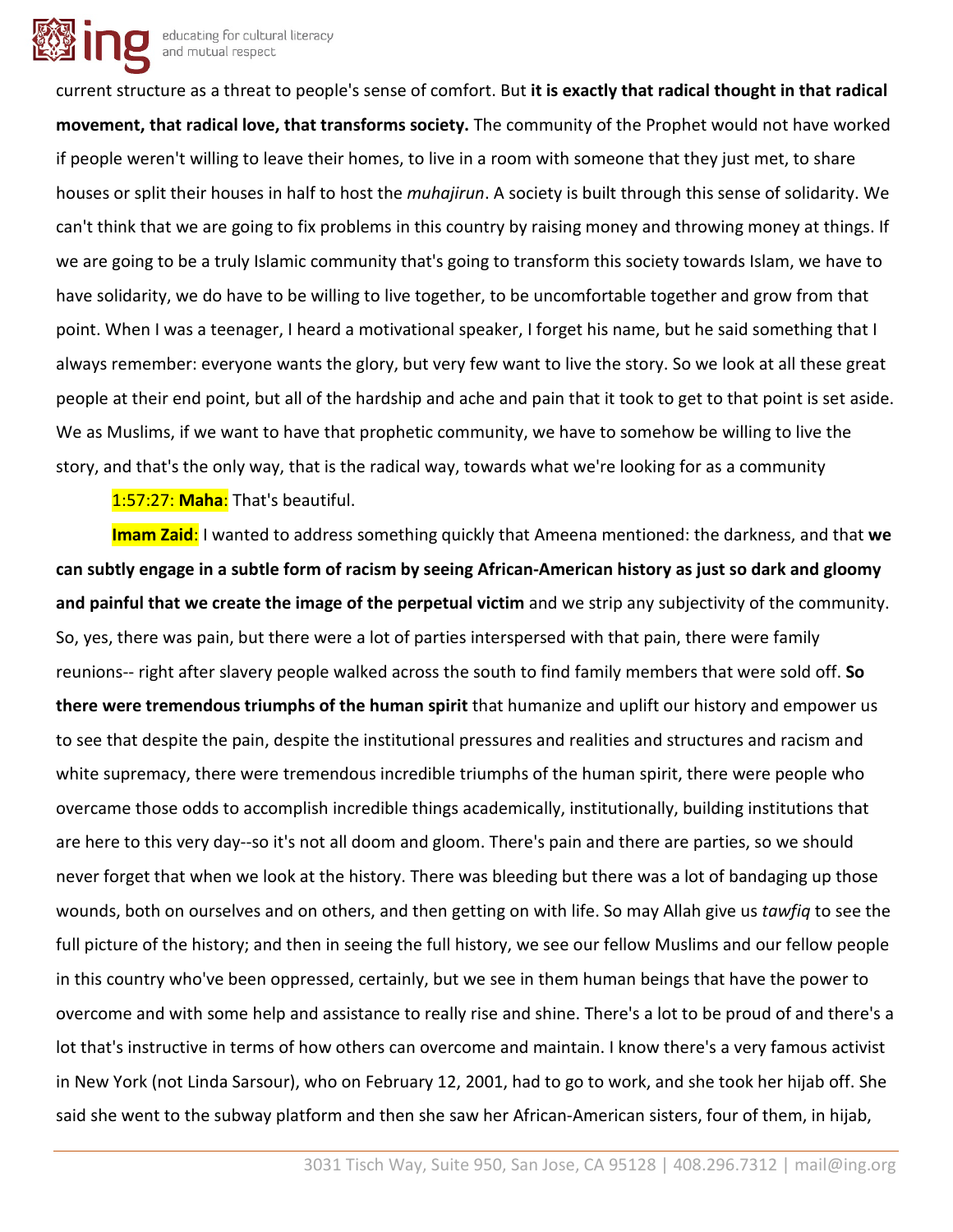wearing the same things that she had worn on September 10th So she put her hijab back on and said, if they can do it I can do it. **And so if we can overcome the brutality of slavery and maintain our human dignity, anybody can do it.**

2:00:20: **Maha**: *Masha Allah*, thank you, thank you, Imam Zaid. This is partly why the second webinar is one of my favorite webinars, where we talked about African-American institutions, thought leaders, academics, and scholars. I really hope that people revisit that particular webinar because it shows the accomplishments and the growth, speaking to what Imam Abu Qadir al-Amin said earlier: we're not waiting for anyone to come in, we've been doing it, we've survived all this history, and **we continue to grow, and we hope that we can all join together and be united in that growth and development.** So with that, Ishaq, if you could put up the slide, because I want to have people know what's out there.

We hope people have enjoyed this series and will come back to it, but I wanted to let everyone know that there are two events that I think would be worth your while. One is Anti-racism Webinar 101 by Muslim ARC, which is a wonderful organization that does this work; this is what their core competency is. Anti-racism work is not ING's core competency, but we felt that it was important for us as children of immigrants to take the initiative to do this work, as Ishaq pointed out and as many other people have pointed out to us: that it's important for us, for the immigrants, for the Arabs and the South Asians, to take the initiative to address antiracism in their communities.

Muslim ARC has two webinars, September 16th or September 20th and this is where you can register: http://bit.ly/ARC101WEBINAR. We also recommend that every American Muslim institution in the country hold anti-racism sessions for your organization, even if you think you're "woke," that you're not racist--this is actually really important to do if you think this way, because I thought the same way, and I shared my story, I confessed my experiences with this, that it wasn't until I read *White Fragility--*just to help me understand the white folks that I was speaking to about Islamophobia—and I had no idea that I would be impacted by it the way that I was. I recommend that book, and there are a lot of other books that I think Muslim ARC could probably recommend. Dr. Jamillah, could you speak to this upcoming program?

2:03:16: **Dr. Jamillah**: We have a program titled Invisible Muslims--Re-envisioning Black Studies in Islamic Education. We started today. We launched our first course, Africa in the Quran, and we're running alongside it this course, African Quran African Muslim Scholars, and then in October we're going to have two sessions: one is The Black Sahaba, and the second is African or Muslim Movements from Africa to the Americas, and we have Dr.Bilal, myself, Angelica Lindsay Ali, Yusuf Carter, and Rashida Saadiya James, and [?] We really encourage you to join us as we explore what Imam Muhammad talked about, especially in the